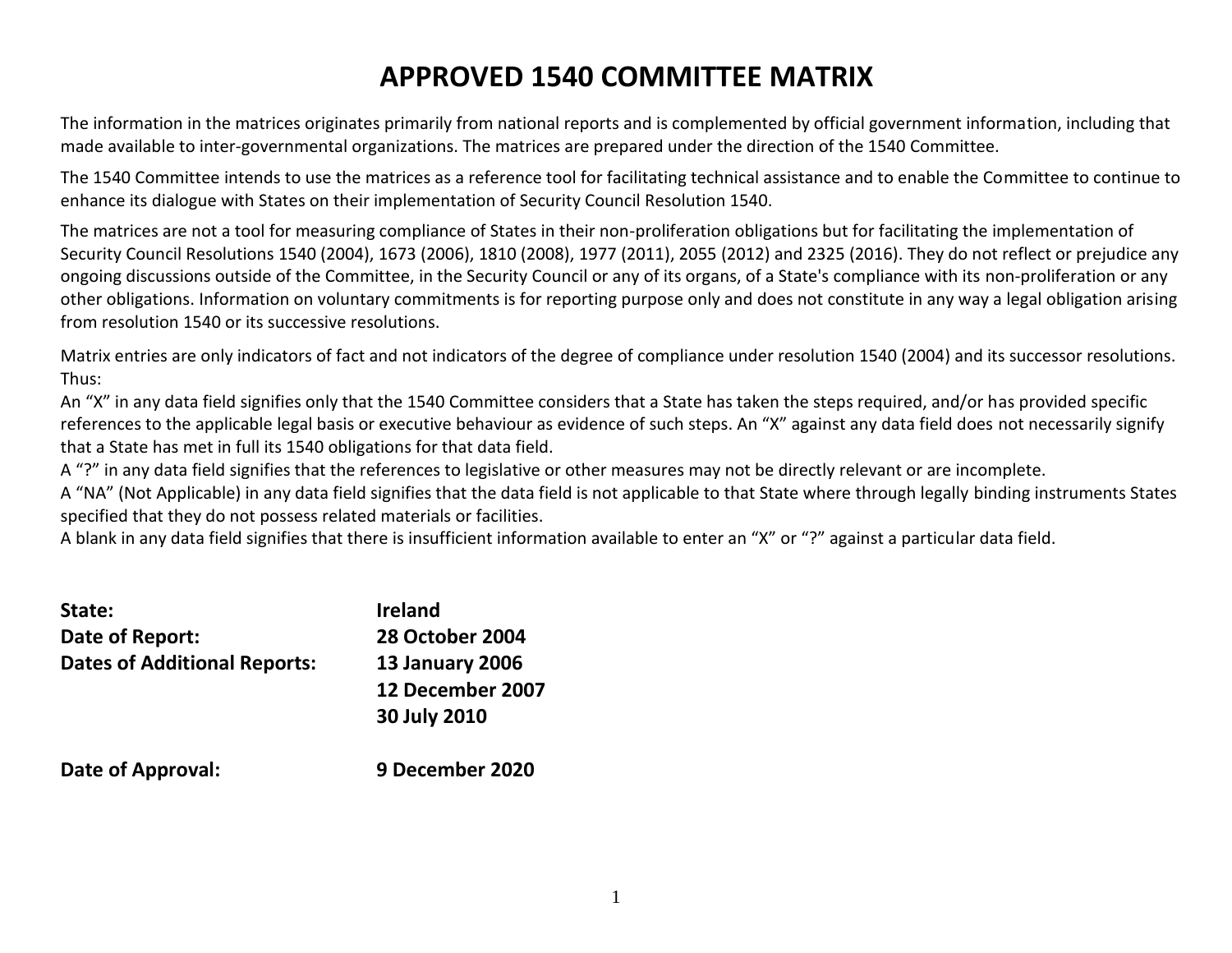## **I. OP 1 and related matters from OP 5, OP 8 (a), (b), (c) and OP10**

|                | <b>Adherence to legally binding</b><br>instruments, membership of<br>organisations, participation<br>in arrangements and<br>statements made. | Relevant information (i.e., signing, deposit of instrument of accession, ratification, etc) |  |  |  |  |  |  |  |
|----------------|----------------------------------------------------------------------------------------------------------------------------------------------|---------------------------------------------------------------------------------------------|--|--|--|--|--|--|--|
| 1              | Nuclear Non-<br><b>Proliferation Treaty</b><br>(NPT)                                                                                         | Deposit 1 July 1968                                                                         |  |  |  |  |  |  |  |
| $\overline{2}$ | Nuclear Weapons Free<br>Zone/ Protocol(s)                                                                                                    |                                                                                             |  |  |  |  |  |  |  |
| 3              | International<br>Convention for the<br>Suppression of Acts of<br>Nuclear Terrorism                                                           |                                                                                             |  |  |  |  |  |  |  |
| 4              | Convention on Physical<br>Protection of Nuclear<br>Material (CPPNM)                                                                          | Deposit 6 September 1991                                                                    |  |  |  |  |  |  |  |
| 5              | 2005 Amendment to the<br><b>CPPNM</b>                                                                                                        | Deposit 22 September 2014                                                                   |  |  |  |  |  |  |  |
| 6              | Comprehensive Nuclear-<br>Test-Ban Treaty (CTBT)<br>(not in force)                                                                           | Deposit 15 July 1999                                                                        |  |  |  |  |  |  |  |
| $\overline{7}$ | Chemical Weapons<br>Convention (CWC)                                                                                                         | Deposit 24 June 1996                                                                        |  |  |  |  |  |  |  |
| 8              | <b>Biological Weapons</b><br>Convention (BWC)                                                                                                | Deposit 27 October 1972                                                                     |  |  |  |  |  |  |  |
| 9              | Geneva Protocol of 1925                                                                                                                      | Deposit 18 August 1930                                                                      |  |  |  |  |  |  |  |
| 10             | 1997 International<br>Convention for the<br><b>Suppression of Terrorist</b><br>Bombings                                                      | Deposit 30 June 2005                                                                        |  |  |  |  |  |  |  |
| 11             | 1999 International<br>Convention for the<br>Suppression of the<br>Financing of Terrorism                                                     | Deposit 30 June 2005                                                                        |  |  |  |  |  |  |  |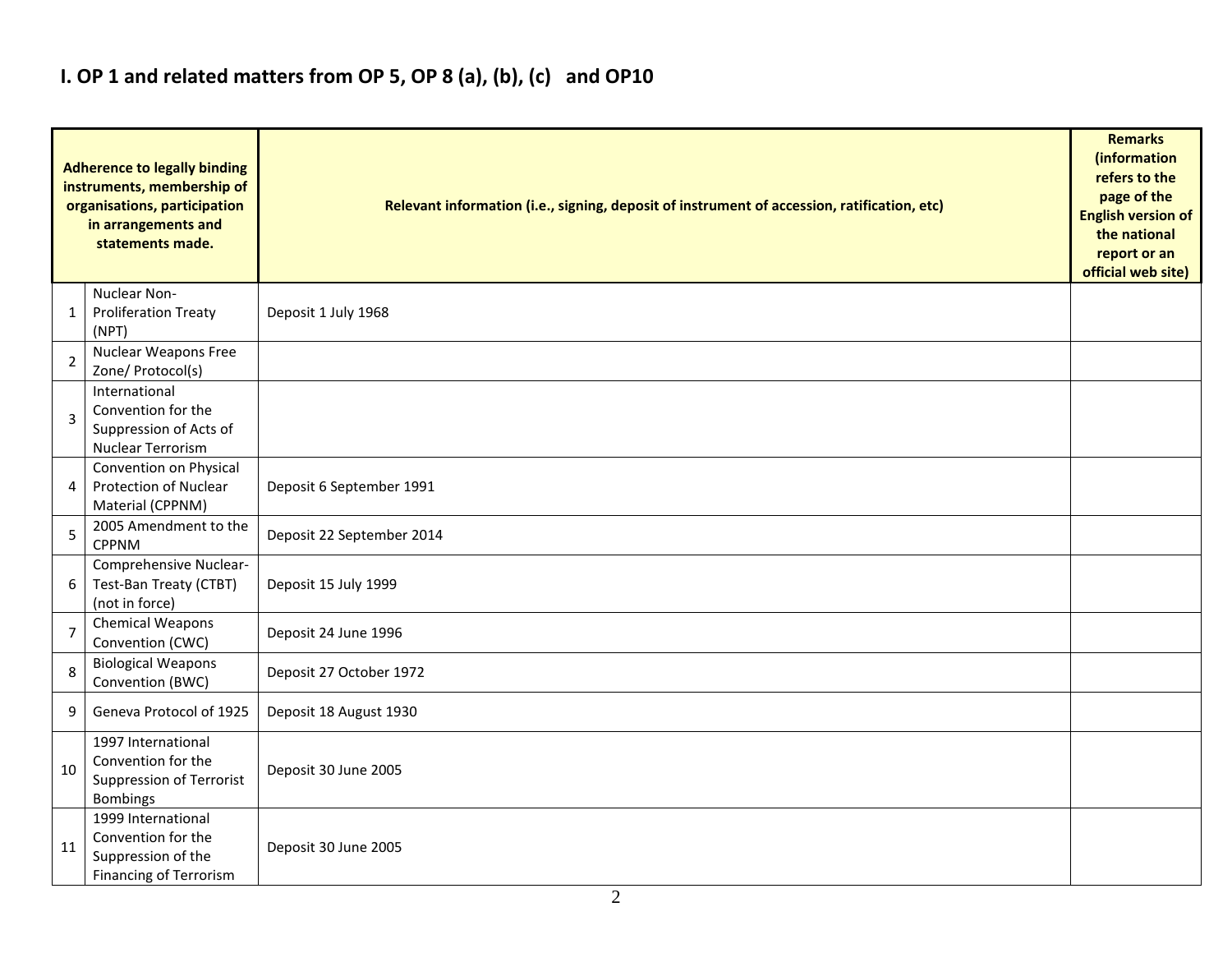| 12 | 2005 Protocol to the<br>Protocol for the<br>suppression of unlawful<br>acts against the safety of<br>maritime navigation                          |                                                                                                                                                                                                                                                                                                                       |  |
|----|---------------------------------------------------------------------------------------------------------------------------------------------------|-----------------------------------------------------------------------------------------------------------------------------------------------------------------------------------------------------------------------------------------------------------------------------------------------------------------------|--|
| 13 | 2005 Protocol to the<br>Convention for the<br>suppression of acts<br>against the safety of<br>fixed platforms located<br>on the continental shelf |                                                                                                                                                                                                                                                                                                                       |  |
| 14 | 2010 Convention on the<br>Suppression of Unlawful<br>Acts Relating to<br><b>International Civil</b><br>Aviation                                   |                                                                                                                                                                                                                                                                                                                       |  |
| 15 | Other relevant regional<br>legally binding<br>instruments                                                                                         |                                                                                                                                                                                                                                                                                                                       |  |
| 16 | <b>International Atomic</b><br>Energy Agency (IAEA)                                                                                               | Since 6 January 1970                                                                                                                                                                                                                                                                                                  |  |
| 17 | Directly relevant<br>Arrangements                                                                                                                 | Australia Group (AG)<br>Missile Technology Control Regime (MTCR)<br><b>Nuclear Suppliers Group (NSG)</b><br>Wassenaar Arrangement (WA)<br>Zangger Committee (ZC)<br>Proliferation Security Initiative (PSI)<br>Global Initiative to Counter Nuclear Terrorism (GICNT)                                                 |  |
| 18 | Statement on non-<br>provision of WMD and<br>related materials to<br>non-State actors                                                             | Stated that it does not provide any form of support to non-State actors.                                                                                                                                                                                                                                              |  |
| 19 | Membership in relevant<br>international, regional<br>or sub-regional<br>organisations                                                             | The European Union (EU)<br>The Organization for Security and Co-operation in Europe (OSCE)<br><b>INTERPOL</b><br>International Maritime Organization (IMO)<br>World Customs Organization (WCO)<br>World Health Organization (WHO)<br>World Organisation for Animal Health (OIE)<br>Financial Action Task Force (FATF) |  |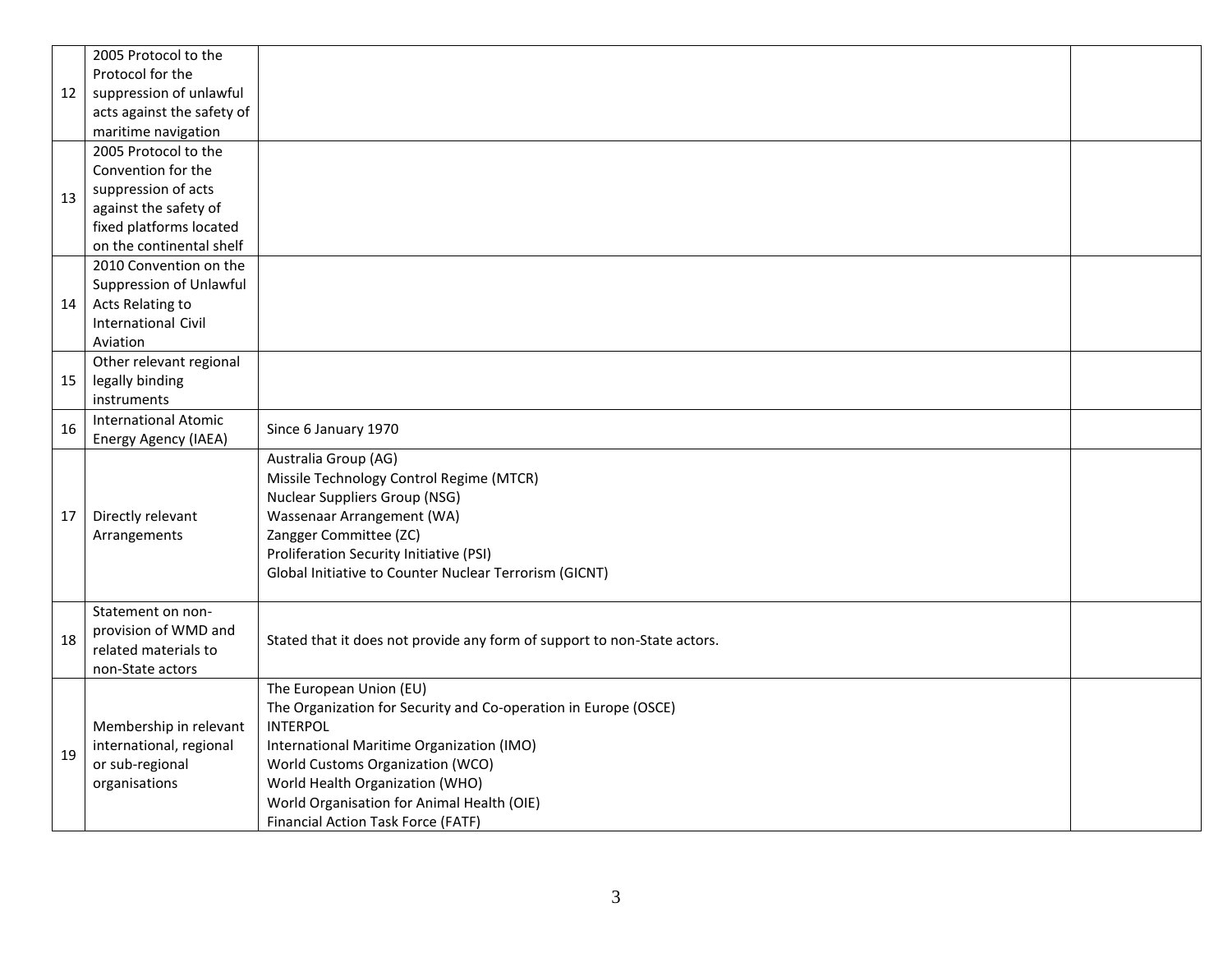### **II. OP 2 - Nuclear Weapons (NW), Chemical Weapons (CW) and Biological Weapons (BW)**

| <b>National legislation which</b><br>prohibits persons or entities |                                                                        |   |                             |                   | <b>National legal framework</b>                                                                                                                                                                                                                                                                                                                                                                                                                                                                                |        |                             |                   |                                                                                                                                                                                                                                                                   |                |
|--------------------------------------------------------------------|------------------------------------------------------------------------|---|-----------------------------|-------------------|----------------------------------------------------------------------------------------------------------------------------------------------------------------------------------------------------------------------------------------------------------------------------------------------------------------------------------------------------------------------------------------------------------------------------------------------------------------------------------------------------------------|--------|-----------------------------|-------------------|-------------------------------------------------------------------------------------------------------------------------------------------------------------------------------------------------------------------------------------------------------------------|----------------|
|                                                                    | to engage in one of the<br>following activities and its<br>enforcement |   | $X$ /?<br>$\mathbf{C}$<br>W | $\mathbf{B}$<br>W | Source document of national implementation<br>law                                                                                                                                                                                                                                                                                                                                                                                                                                                              | N<br>W | $X$ /?<br>$\mathbf{C}$<br>W | $\mathbf{B}$<br>W | <b>Source document</b>                                                                                                                                                                                                                                            | <b>Remarks</b> |
| $\mathbf{1}$                                                       | manufacture                                                            | X | X                           | X                 | NW:<br>Containment of Nuclear Weapons Act 2003,<br>Section 3 (1) (prohibition on activities as listed<br>in Annex I of AP and Art. 2)<br>Radiological Protection Act 1991, Sections 30<br>(1) and 38 (1) - alters, nuclear material), as<br>amended<br>S.I. No. 125 of 2000 Radiological protection Act<br>1991 (ionising radiation) Order, Section 3<br>CW:<br>Chemical Weapons Act of 1997, Section 3<br>BW:<br>Biological Weapons Act 2011, Section 2                                                       | X      | Χ                           | $\mathsf{X}$      | NW:<br>Containment of Nuclear Weapons Act 2003,<br>Section 3 (2)<br>Radiological Protection Act 1991, as amended,<br>Sections 29, 38 and 40<br>CW:<br>Chemical Weapons Act 1997, Sections 3, 13<br>and 14<br>BW:<br>Biological Weapons Act 2011, Sections 2 and 4 |                |
| $\overline{2}$                                                     | acquire                                                                | X | X                           | $\mathsf{X}$      | NW:<br>Containment of Nuclear Weapons Act 2003,<br>Section 3 (1) [prohibition on activities as listed<br>in Annex I of AP and Art. 2<br>Radiological Protection Act 1991, Section 30 (1<br>and 38 (1) - alters, nuclear material) as<br>amended by the Radiological (Miscellaneous<br>provisions) Protection Act 2014, Sections 39<br>and 42, respectively<br>S.I. No. 125 of 2000 Radiological protection Act<br>1991 (ionising radiation) Order, Section 3<br>CW:<br>Chemical Weapons Act of 1997, Section 4 | X      | X                           | X                 | NW:<br>Containment of Nuclear Weapons Act, 2003,<br>Section 3 (2)<br>Radiological Protection Act 1991, as amended,<br>Sections 29, 38 and 40<br>CW:<br>Chemical Weapons Act 1997, Sections 13 and<br>14                                                           |                |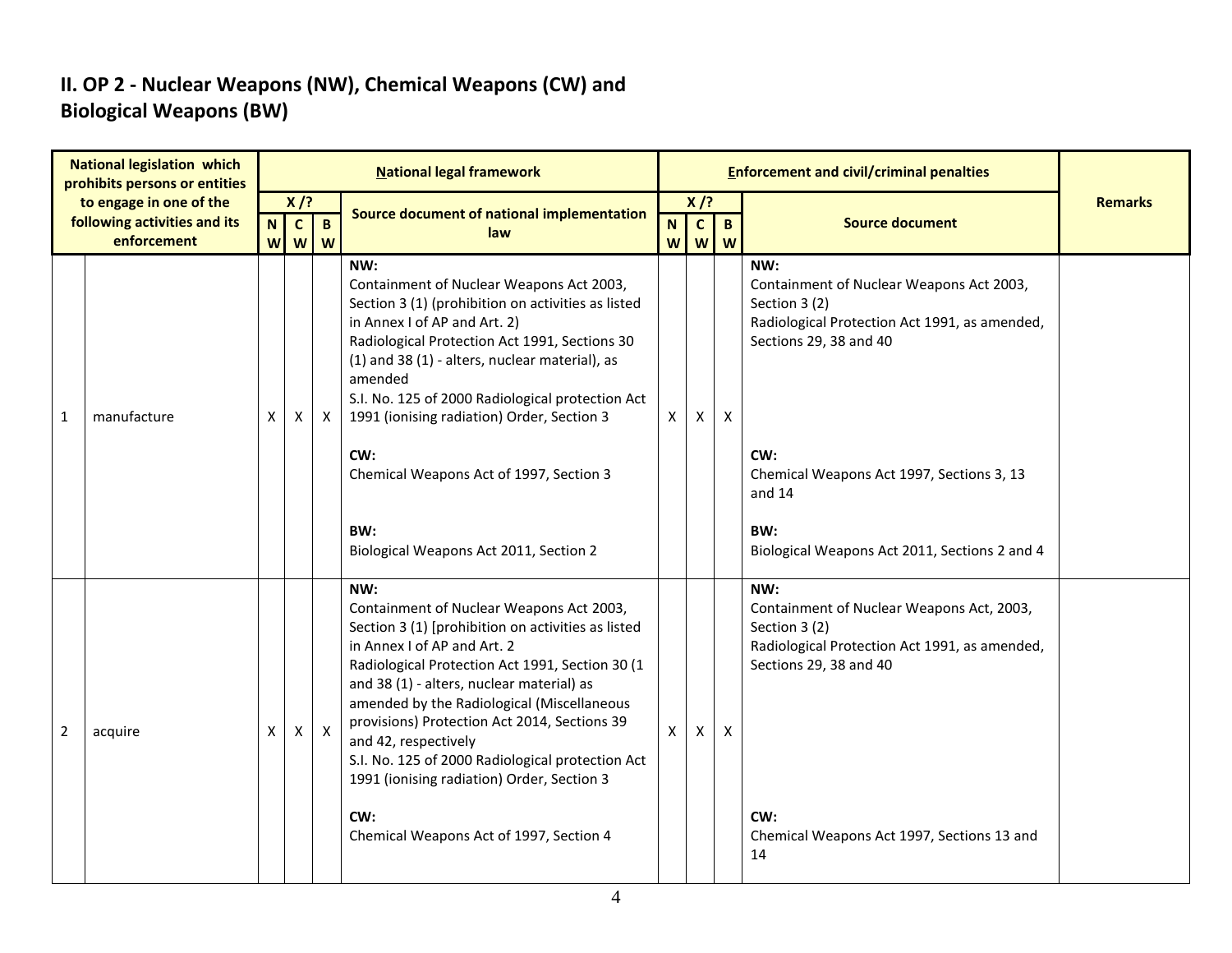|   |           |   |                |                           | BW:<br>Biological Weapons Act 2011, Section 2                                                                                                                                                                                                                                                                                                                                                                                                                                                       |                |              |                           | BW:<br>Biological Weapons Act 2011, Sections 2 and 4                                                                                                                                              |
|---|-----------|---|----------------|---------------------------|-----------------------------------------------------------------------------------------------------------------------------------------------------------------------------------------------------------------------------------------------------------------------------------------------------------------------------------------------------------------------------------------------------------------------------------------------------------------------------------------------------|----------------|--------------|---------------------------|---------------------------------------------------------------------------------------------------------------------------------------------------------------------------------------------------|
| 3 | possess   | х | X              | $\mathsf{X}$              | NW:<br>Radiological Protection Act 1991, Section 38 (1)<br>(a) [nuclear material in such a manner so as to<br>cause or is likely to cause death] as amended<br>by the Radiological (Miscellaneous provisions)<br>Protection Act 2014, Section 42<br>S.I. No. 125 of 2000 Radiological protection Act<br>1991 (ionising radiation) Order, Section 3<br>CW:<br>Chemical Weapons Act, of 1997, Section 3<br>(retain), section 4 (Schedule I chemical)<br>BW:<br>Biological Weapons Act 2011, Section 2 | X              | X            | Χ                         | NW:<br>Radiological Protection Act 1991, as amended,<br>Sections 29, 38 and 40<br>CW:<br>Chemical Weapons Act 1997, Sections 13 and<br>14<br>BW:<br>Biological Weapons Act 2011, Sections 2 and 4 |
| 4 | develop   |   | X              | $\mathsf{X}$              | CW:<br>Chemical Weapons Act, Section 3<br>BW:<br>Biological Weapons Act 2011, Section 2                                                                                                                                                                                                                                                                                                                                                                                                             |                | X            | $\boldsymbol{\mathsf{X}}$ | CW:<br>Chemical Weapons Act 1997, Sections 3, 13<br>and 14<br>BW:<br>Biological Weapons Act 2011, Section 2 and 4                                                                                 |
| 5 | transport | X | $\cdot$        | $\cdot$                   | NW:<br>Radiological Protection Act 1991, as amended,<br>Section 30 (nuclear material)<br>S.I. No. 125 of 2000 Radiological Protection Act<br>1991 (ionising radiation) Order, Section 3<br>CW/BW:<br>The Air Navigation (Carriage of Munitions of<br>War, Weapons and Dangerous Goods) Orders<br>1973 (S.I. No. 224/1973) and 1989 (S.I. No.<br>130/1989) (Dangerous Goods cannot be<br>carried by air, except with the permission of<br>the Minister)                                              | Х              |              |                           | NW:<br>Radiological Protection Act 1991, as amended,<br>section 40                                                                                                                                |
| 6 | transfer  | X | $\mathsf{X}^-$ | $\boldsymbol{\mathsf{X}}$ | NW:<br>Containment of Nuclear Weapons Act 2003,<br>Section 3<br>Radiological Protection Act 1991, Section 38 (1)                                                                                                                                                                                                                                                                                                                                                                                    | $\pmb{\times}$ | $\mathsf{X}$ | $\boldsymbol{\mathsf{X}}$ | NW:<br>Containment of Nuclear Weapons Act, 2003,<br>Section 3                                                                                                                                     |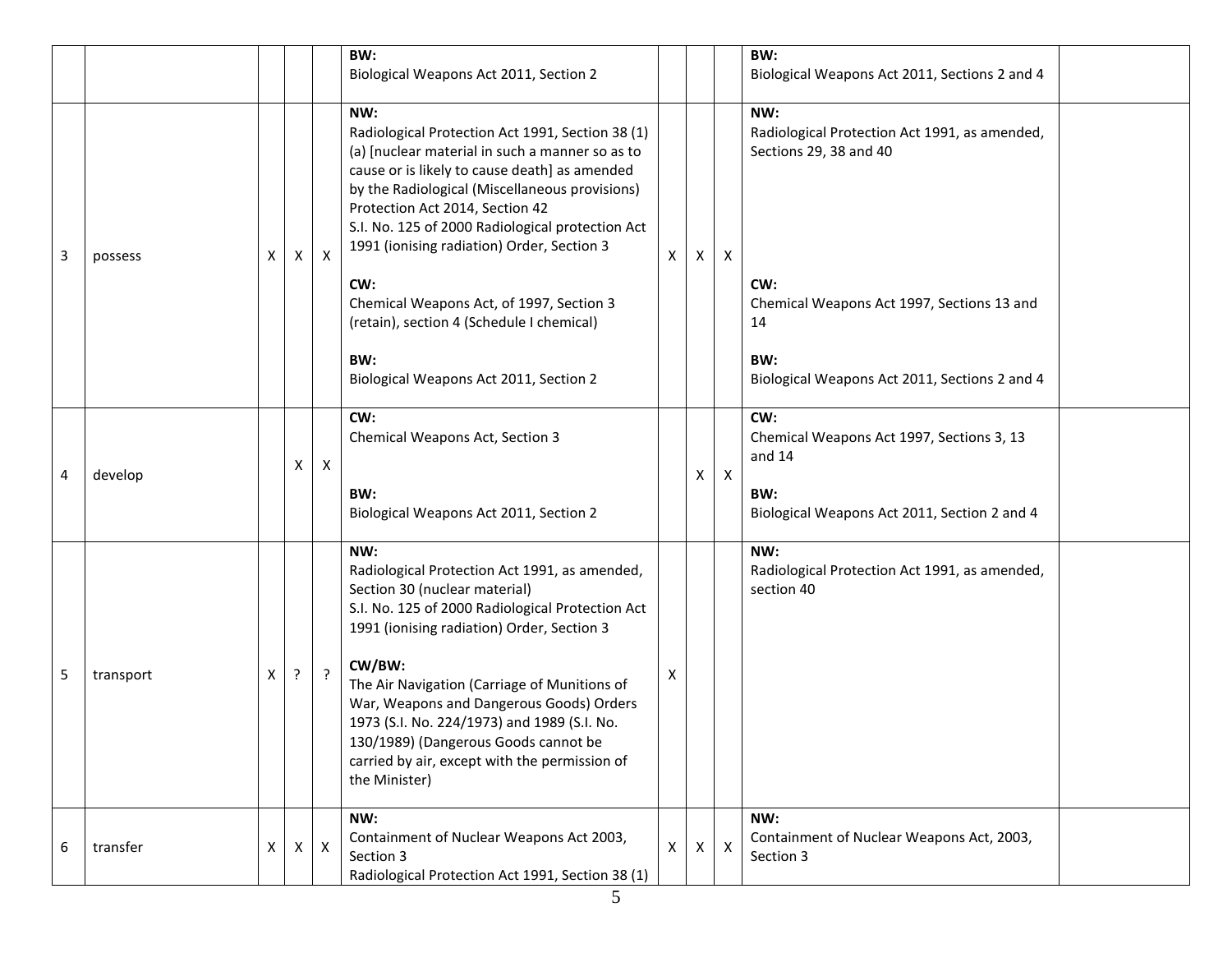|   |                                                                    |                |              |                | (a) [nuclear material in such a manner so as to<br>cause or is likely to cause death] as amended<br>by the Radiological (Miscellaneous provisions)<br>Protection Act 2014, Section 42<br>S.I. No. 125 of 2000 Radiological protection Act<br>1991 (ionising radiation) Order, Section 3 |   |   |                | Radiological Protection Act 1991, as amended,<br>Section 40                                                                                                                                                   |
|---|--------------------------------------------------------------------|----------------|--------------|----------------|-----------------------------------------------------------------------------------------------------------------------------------------------------------------------------------------------------------------------------------------------------------------------------------------|---|---|----------------|---------------------------------------------------------------------------------------------------------------------------------------------------------------------------------------------------------------|
|   |                                                                    |                |              |                | CW:<br>Chemical Weapons Act, 1997, Section 3                                                                                                                                                                                                                                            |   |   |                | CW:<br>Chemical Weapons Act 1997, Sections 3, 13<br>and $14$                                                                                                                                                  |
|   |                                                                    |                |              |                | BW:<br>Biological Weapons Act 2011, Section 2                                                                                                                                                                                                                                           |   |   |                | BW:<br>Biological Weapons Act 2011, Sections 2 and 4                                                                                                                                                          |
|   |                                                                    |                |              |                | NW/CW/BW:<br>Criminal Justice (Terrorist Offences) Act 2005,<br>Sections 10 (1) and 10 (9)                                                                                                                                                                                              |   |   |                | NW/CW/BW:<br>Criminal Justice (Terrorist Offences) Act 2005,<br>Sections 10 (1) and 10 (9)                                                                                                                    |
| 7 | use                                                                | Χ              | $\mathsf{X}$ | $\mathsf{X}$   | NW:<br>Containment of Nuclear Weapons Act 2003,<br>Section 3<br>Radiological Protection Act 1991, as amended,<br>Sections 30 and 38<br>S.I. No. 125 of 2000 Radiological protection Act<br>1991 (ionising radiation) Order, Section 3                                                   | X | х | Χ              | NW:<br>Containment of Nuclear Weapons Act, 2003,<br>Section 3<br>Radiological Protection Act 1991, Section 40 as<br>amended by the Radiological (Miscellaneous<br>provisions) Protection Act 2014, Section 43 |
|   |                                                                    |                |              |                | CW:<br>Chemical Weapons Act, Section 3, 1997                                                                                                                                                                                                                                            |   |   |                | CW:<br>Chemical Weapons Act 1997, Sections 3, 13<br>and 14                                                                                                                                                    |
|   |                                                                    |                |              |                | BW:<br>Biological Weapons Act 2011, Section 2                                                                                                                                                                                                                                           |   |   |                | BW:<br>Biological Weapons Act 2011, Sections 2 and 4                                                                                                                                                          |
| 8 | attempt to engage in<br>abovementioned<br>activities               | $\mathsf{X}^-$ | $\mathsf{X}$ | $\mathsf{X}$   | NW/CW/BW:<br>Criminal Justice (Terrorist Offences) Act 2005<br>Sections 10 (1), 10 (3) and 10 (9)<br>BW:<br>Biological Weapons Act 2011, Section 2                                                                                                                                      | X | X | $\mathsf{X}$   | NW/CW/BW:<br>Criminal Justice (Terrorist Offences) Act 2005,<br>Sections 10 (1), 10 (3) and 10 (9)<br>BW:<br>Biological Weapons Act 2011, Section 2                                                           |
| 9 | participate as an<br>accomplice in<br>abovementioned<br>activities | $\mathsf{X}^-$ | $\mathsf{X}$ | $\pmb{\times}$ | NW/CW/BW:<br>Criminal Law Act. 1997, Section 7(1)                                                                                                                                                                                                                                       | X | Χ | $\pmb{\times}$ | NW/CW/BW:<br>Criminal Law Act. 1997, Section 7(1)                                                                                                                                                             |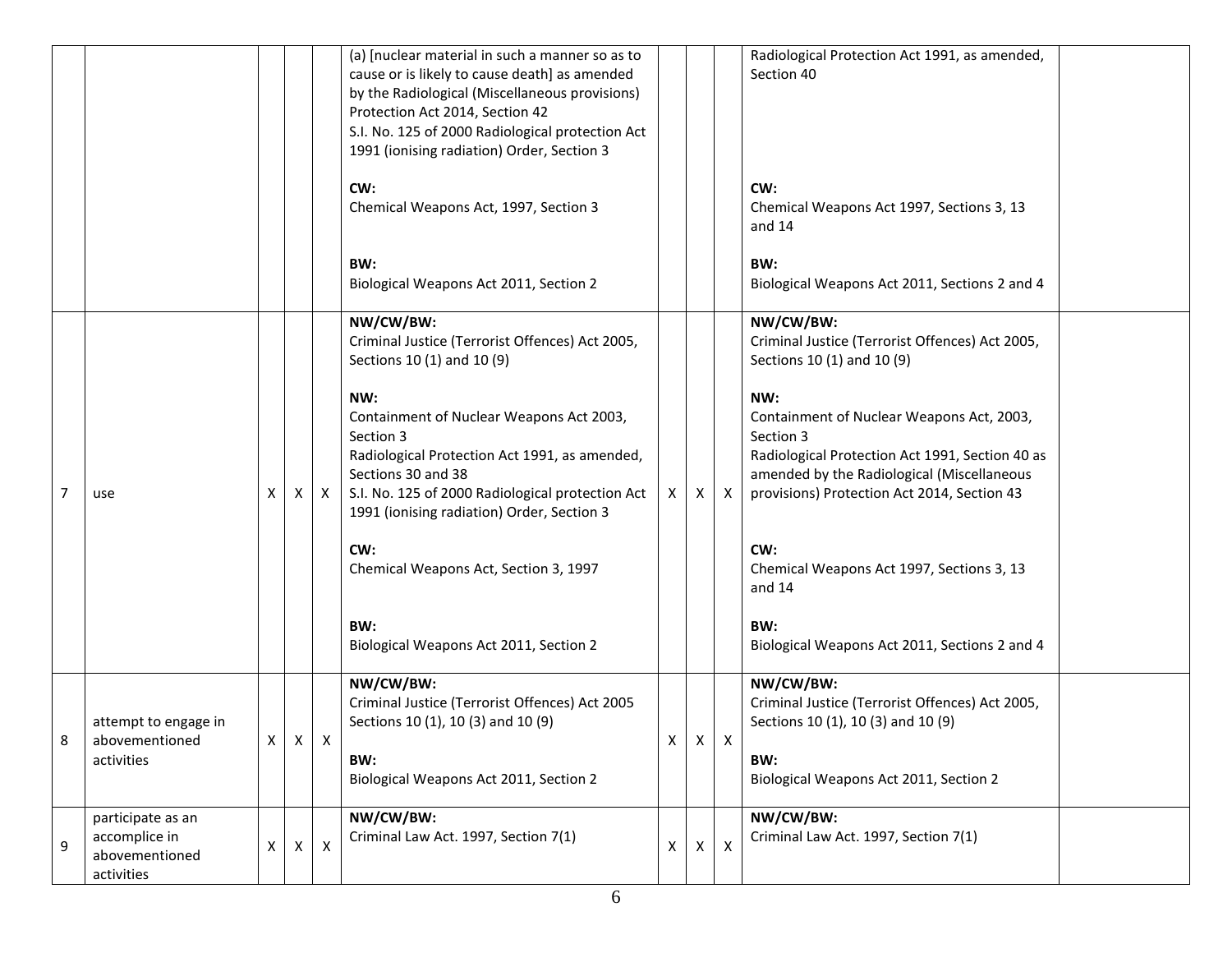| 10 | assist in<br>abovementioned<br>activities                        | X | X | $\mathsf{X}$ | NW/CW/BW:<br>Criminal Law Act. 1997, Section 7(1)<br>CW:<br>Chemical Weapons Act 1997, Section 3                                                                                                                   | X | $\vee$<br>^ | $\times$                  | NW/CW/BW:<br>Criminal Law Act 1997, Section 7 (1)<br>CW:<br>Chemical Weapons Act 1997, Section 3                                                                                                                   |
|----|------------------------------------------------------------------|---|---|--------------|--------------------------------------------------------------------------------------------------------------------------------------------------------------------------------------------------------------------|---|-------------|---------------------------|--------------------------------------------------------------------------------------------------------------------------------------------------------------------------------------------------------------------|
| 11 | finance<br>abovementioned<br>activities                          | X | Χ | $\mathsf{X}$ | NW/CW/BW:<br>Criminal Justice (Terrorist Offences) Act, 2005,<br>Section 13 with Convention for the<br>Suppression of Terrorist Bombings as well as<br>Convention for Suppression of the Financing of<br>Terrorism | X | X           | $\boldsymbol{\mathsf{X}}$ | NW/CW/BW:<br>Criminal Justice (Terrorist Offences) Act, 2005,<br>Section 13 with Convention for the<br>Suppression of Terrorist Bombings as well as<br>Convention for Suppression of the Financing of<br>Terrorism |
| 12 | abovementioned<br>activities related to<br>means of delivery $1$ |   | X | X            | CW:<br>Chemical Weapons Act, 1997, Section 3<br>BW:<br>Biological Weapons Act 2011, Section 2                                                                                                                      |   | X.          | $\mathsf{X}$              | CW:<br>Chemical Weapons Act, 1997, Section 3<br>BW:<br>Biological Weapons Act 2011, Sections 2 and 4                                                                                                               |

1. Means of delivery: missiles, rockets and other unmanned systems capable of delivering nuclear, chemical, or biological weapons that are specially designed for such use.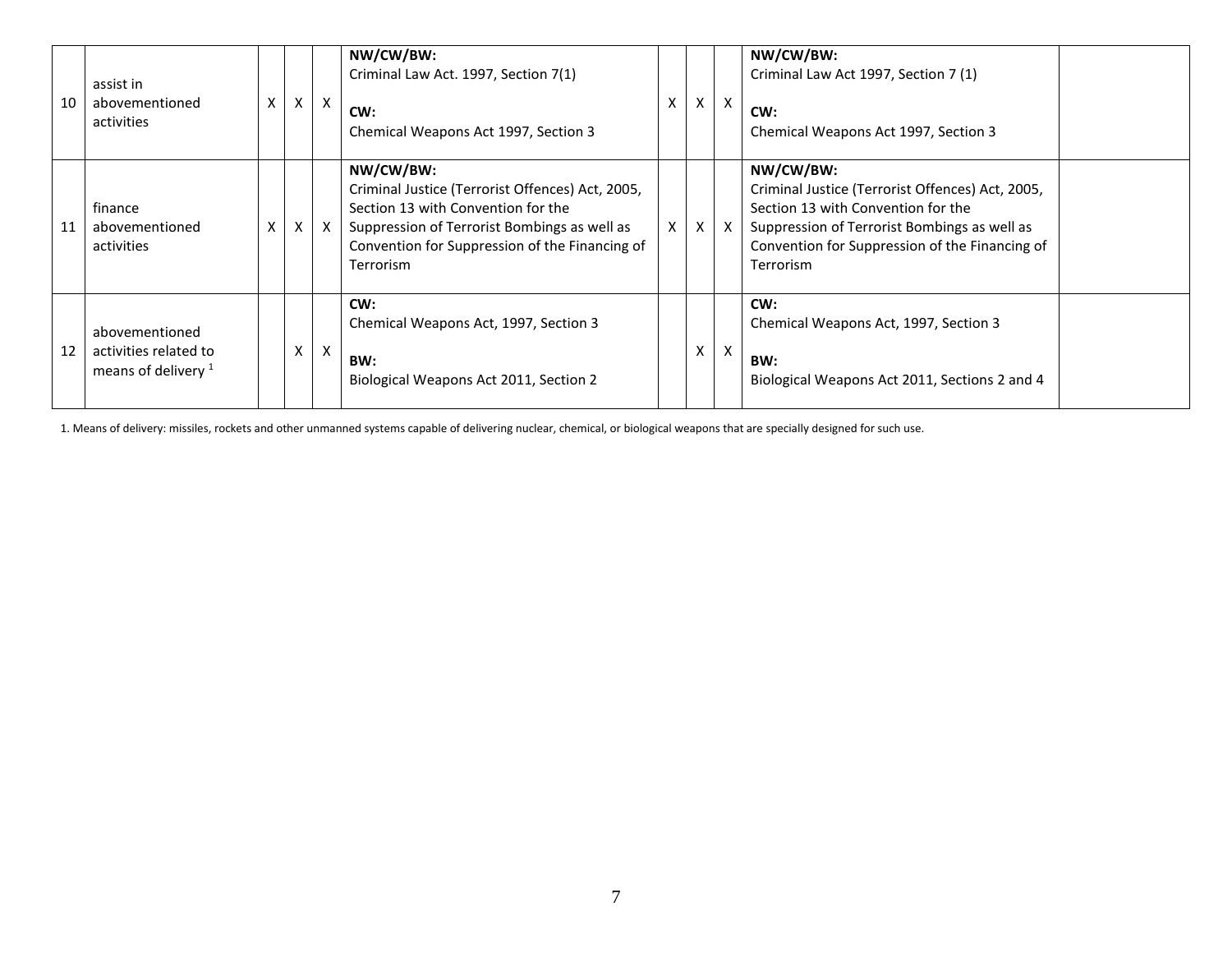#### **III. OP 3 (a) and (b) - Account for/Secure/Physically protect NW, CW and BW, including Related Materials <sup>2</sup>**

|                | <b>Measures to establish</b><br>domestic controls to prevent                                           |                  |                  |              | <b>National legal and/or regulatory framework</b>                                                                                                                                                                                                                                                                                                                                                      |        |                  |              | <b>Enforcement and civil/criminal penalties</b>                                                                                                                                                                                                                                                                                                                             |                |
|----------------|--------------------------------------------------------------------------------------------------------|------------------|------------------|--------------|--------------------------------------------------------------------------------------------------------------------------------------------------------------------------------------------------------------------------------------------------------------------------------------------------------------------------------------------------------------------------------------------------------|--------|------------------|--------------|-----------------------------------------------------------------------------------------------------------------------------------------------------------------------------------------------------------------------------------------------------------------------------------------------------------------------------------------------------------------------------|----------------|
|                | the proliferation of NW, CW,<br>BW, and their means of<br>delivery; controls over<br>related materials | $\mathbf N$<br>W | $X$ /?<br>C<br>W | B<br>W       | <b>Source document</b>                                                                                                                                                                                                                                                                                                                                                                                 | N<br>W | $X$ /?<br>C<br>W | B<br>W       | <b>Source document</b>                                                                                                                                                                                                                                                                                                                                                      | <b>Remarks</b> |
| $\mathbf{1}$   | Measures to account for<br>production                                                                  | X                | X                | $\mathsf{X}$ | NW:<br>INFCIRC/184, June 1973 and Additional<br>Protocol<br>Containment of Nuclear Weapons Act (2003)<br>S.I. No. 123/2004 - Containment of Nuclear<br>Weapons Act, 2003 Regulations, 2004, Nr. 3, 5<br>Commission Regulation (EURATOM) No<br>302/2005<br>CW:<br>Chemical Weapons Act, 1997, Sections 9, 7 - 11<br>BW:<br>Safety, Health and Welfare at Work Act n. 10<br>2005 and (Biological Agents) | X      | $\mathsf{X}$     | $\mathsf{X}$ | NW:<br>Containment of Nuclear Weapons Act (2003)<br><b>EURATOM Treaty, Art. 83</b><br>Commission Recommendation of 11 February<br>2009 on the implementation of a nuclear<br>material accountancy and control system by<br>operators of nuclear installations<br>CW:<br>Chemical Weapons Act, 1997, Sections 3, 7 and<br>13<br>BW:<br>Health protection Surveillance Center |                |
| $\overline{2}$ | Measures to account for<br>use                                                                         | X                | X                | $\mathsf{X}$ | NW:<br>INFCIRC/184, June 1973<br>Containment of Nuclear Weapons Act (2003)<br>Containment of Nuclear Weapons Act<br>Regulations (2004), Nr. 3 and 5<br>Commission Regulation (EURATOM) No<br>302/2005<br>CW:<br>Chemical Weapons Act, 1997, Sections 9, 7 -<br>11<br>BW:<br>Safety, Health and Welfare at Work Act n. 10<br>2005 and (Biological Agents)                                               | X      | $\mathsf{X}$     | $\mathsf{X}$ | NW:<br>Containment of Nuclear Weapons Act (2003)<br><b>EURATOM Treaty, Art. 83</b><br>Commission Recommendation of 11 February<br>2009 on the implementation of a nuclear<br>material accountancy and control system by<br>operators of nuclear installations<br>CW:<br>Chemical Weapons Act, 1997, Sections 3, 7 and<br>13<br>BW:<br>Health protection Surveillance Center |                |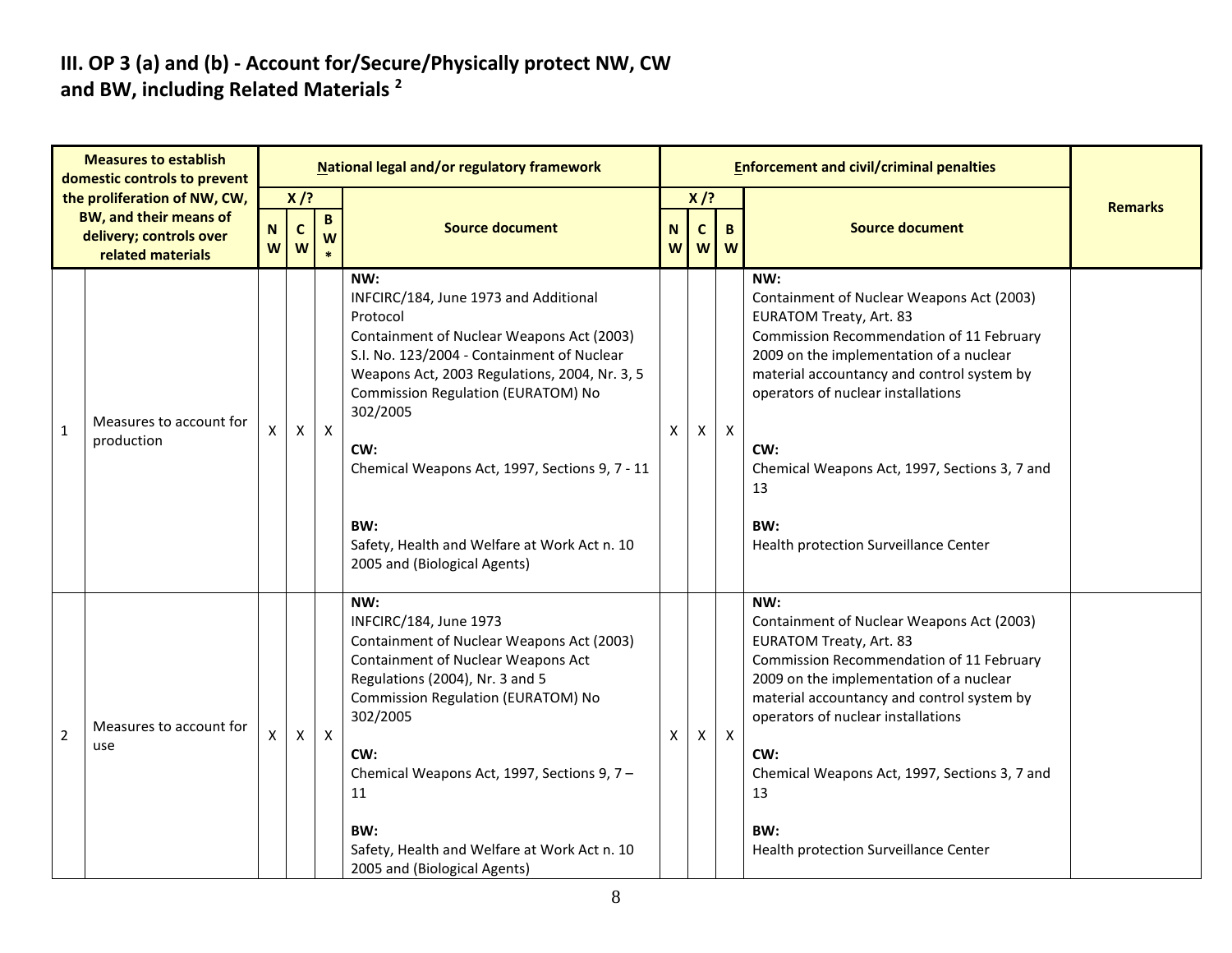|   |                                      |   |   |              | Safety, Health and Welfare at Work (Biological<br>Agents) Regulations 2013, part 4                                                                                                                                                                                                                                                                                                                                                                                                                                           |   |   |              |                                                                                                                                                                                                                                                                                                                                                                                                                                                                                                           |  |
|---|--------------------------------------|---|---|--------------|------------------------------------------------------------------------------------------------------------------------------------------------------------------------------------------------------------------------------------------------------------------------------------------------------------------------------------------------------------------------------------------------------------------------------------------------------------------------------------------------------------------------------|---|---|--------------|-----------------------------------------------------------------------------------------------------------------------------------------------------------------------------------------------------------------------------------------------------------------------------------------------------------------------------------------------------------------------------------------------------------------------------------------------------------------------------------------------------------|--|
| 3 | Measures to account for<br>storage   | X |   | $\mathsf{X}$ | NW:<br>INFCIRC/184, June 1973<br>Containment of Nuclear Weapons Act (2003)<br>Containment of Nuclear Weapons Act<br>Regulations (2004), Nr. 3 and 5<br>Commission Regulation (EURATOM) No<br>302/2005 on the application of Euratom<br>safeguards<br>BW:<br>Safety, Health and Welfare at Work Act n. 10<br>2005 and (Biological Agents)                                                                                                                                                                                     | Х |   | X            | NW:<br>Containment of Nuclear Weapons Act (2003)<br><b>EURATOM Treaty, Art. 83</b><br>Commission Recommendation of 11 February<br>2009 on the implementation of a nuclear<br>material accountancy and control system by<br>operators of nuclear installations<br>BW:<br>Health protection Surveillance Centre                                                                                                                                                                                             |  |
| 4 | Measures to account for<br>transport | х | X | $\mathsf{X}$ | NW/CW/BW:<br>European Agreement concerning the<br>International Carriage of Goods by Road (ADR)<br>and RID<br>EU Directive 2008/68/EC of 24 September 2008<br>on the inland transport of dangerous goods<br>(adapting ADR, RID and ADN for intra-EU<br>transfers), as amended<br>NW:<br>Containment of Nuclear Weapons Act (2003)<br>Commission Regulation (Euratom) No.<br>302/2005 of 8 February 2005 on the<br>application of Euratom safeguards, Art. 26<br>CW/BW:<br>Carriage of dangerous goods by Road<br>regulations | X | X | $\mathsf{X}$ | NW/CW/BW:<br>Party to ADR and RID agreements<br>Ireland's Health and Safety Authority is the<br>principle competent Authority for ADR in Ireland<br>NW:<br>Containment of Nuclear Weapons Act (2003)<br>The Ireland Environmental Protection Agency<br>(EPA) has a statutory responsibility in relation to<br>the approval of specialised training courses for<br>those involved in the transport of radioactive<br>material<br>CW/BW:<br>Carriage of dangerous goods by Road<br>regulations, 1998 (fees) |  |
| 5 | Measures to secure<br>production     | X |   | $\cdot$      | NW:<br>Radiological Protection Act 1991, as amended,<br>Sections 8, 29 and 30<br>S.I. No. 125 of 2000 Radiological protection Act<br>1991 (ionising radiation) Order Section 4 i                                                                                                                                                                                                                                                                                                                                             | X |   | $\tilde{f}$  | NW:<br>Radiological Protection Act 1991, as amended,<br>Sections 29 and 30<br>S.I. No. 125 of 2000 Radiological protection Act<br>1991 (ionising radiation) Order, Section 4<br>The act provides for regulations to licence and<br>the SI provides for the licensing system.                                                                                                                                                                                                                              |  |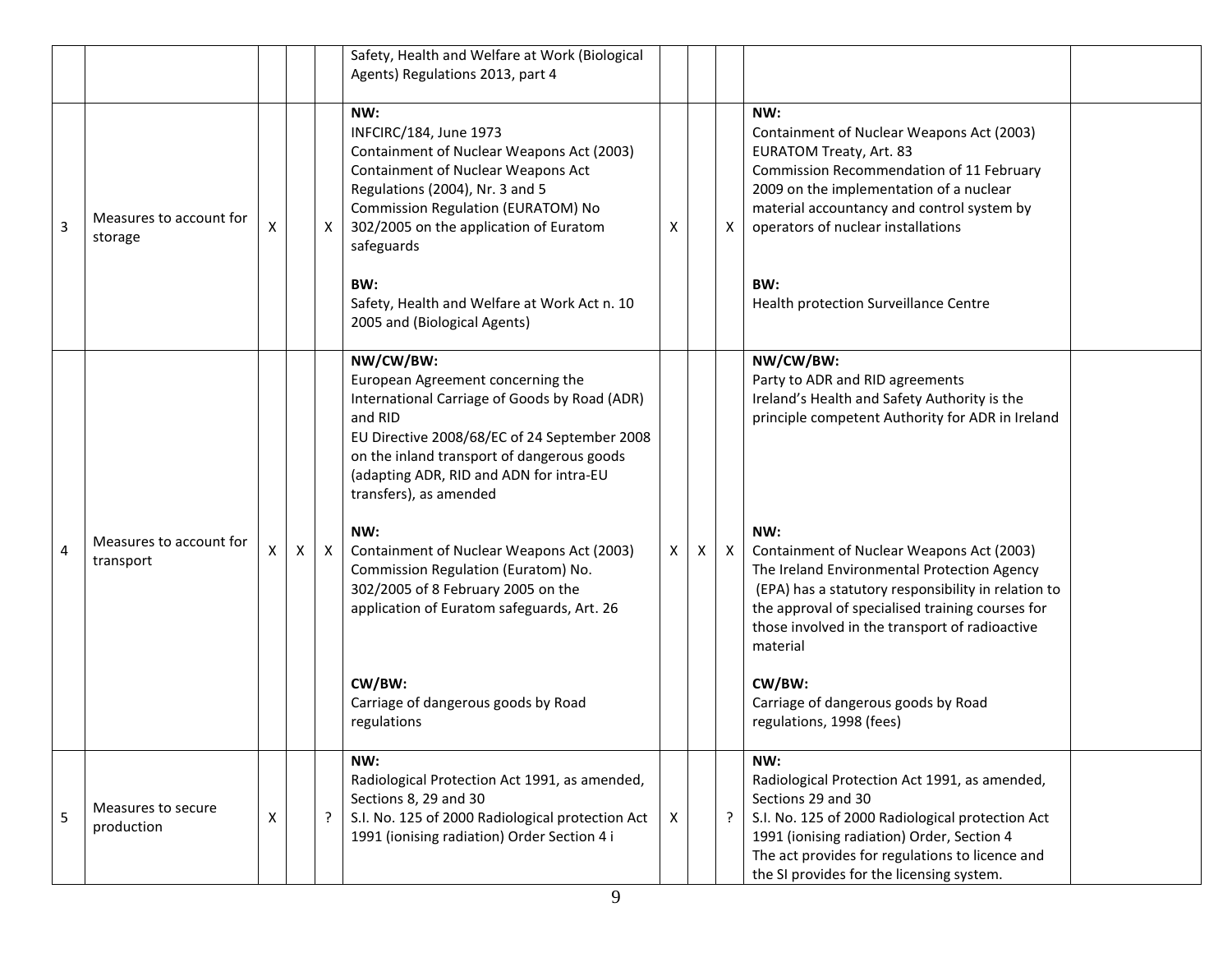|                |                               |              |              |                | BW:<br>Safety, Health and Welfare at Work (Biological<br>Agents) Regulations 2013                                                                                                                                                                                            |   |          |                | Security surveys are undertaken by officers from<br>the NCPU, facilitated by EPA inspectors, with the<br>objective of ensuring high standards of security<br>BW:<br>Safety, Health and Welfare at Work Act n. 10<br>2005, Section 77                                                                                                                                                                                                                                                                                                                                                                                                                                                                                                                                                                                           |  |
|----------------|-------------------------------|--------------|--------------|----------------|------------------------------------------------------------------------------------------------------------------------------------------------------------------------------------------------------------------------------------------------------------------------------|---|----------|----------------|--------------------------------------------------------------------------------------------------------------------------------------------------------------------------------------------------------------------------------------------------------------------------------------------------------------------------------------------------------------------------------------------------------------------------------------------------------------------------------------------------------------------------------------------------------------------------------------------------------------------------------------------------------------------------------------------------------------------------------------------------------------------------------------------------------------------------------|--|
| 6              | Measures to secure use        | X.           |              | ?              | NW:<br>Radiological Protection Act 1991, as amended,<br>Sections 8, 29 and 30<br>S.I. No. 125 of 2000 Radiological protection Act<br>1991 (ionising radiation) Order, Section 4<br>BW:<br>Safety, Health and Welfare at Work (Biological<br>Agents) Regulations 2013, part 5 | X | $x \mid$ | $\cdot$        | NW:<br>Radiological Protection Act 1991, as amended,<br>Sections 29 and 30<br>S.I. No. 125 of 2000 Radiological protection Act<br>1991 (ionising radiation) Order, Section 4<br>Radioactive sources should be used and stored<br>in a manner that takes into account an<br>appropriate level of passive and active security<br>measures to prevent, in so far as is possible, the<br>loss or theft of any licensed item and the<br>unauthorised access to, or unauthorised<br>removal from, its assigned location.<br>Security surveys are undertaken by officers from<br>the NCPU, facilitated by EPA inspectors, with the<br>objective of ensuring high standards of security<br>CW:<br>Chemical Weapons Act, 1997, Sections 3, 7 (10),<br>and 13<br>BW:<br>Safety, Health and Welfare at Work Act n. 10<br>2005, Section 77 |  |
| $\overline{7}$ | Measures to secure<br>storage | $\mathsf{X}$ | $\mathsf{x}$ | $\overline{?}$ | NW:<br>Radiological Protection Act 1991, as amended,<br>Sections 8, 29 and 30<br>S.I. No. 125 of 2000 Radiological protection Act<br>1991 (ionising radiation) Order, Sections 3 and                                                                                         | X |          | $\overline{?}$ | NW:<br>Radiological Protection Act 1991, as amended,<br>Sections 29 and 30<br>S.I. No. 125 of 2000 Radiological protection Act<br>1991 (ionising radiation) Order, Section 4<br>Radioactive sources should be used and stored<br>in a manner that takes into account an<br>appropriate level of passive and active security<br>measures to prevent, in so far as is possible, the<br>loss or theft of any licensed item and the<br>unauthorised access to, or unauthorised<br>removal from, its assigned location.                                                                                                                                                                                                                                                                                                             |  |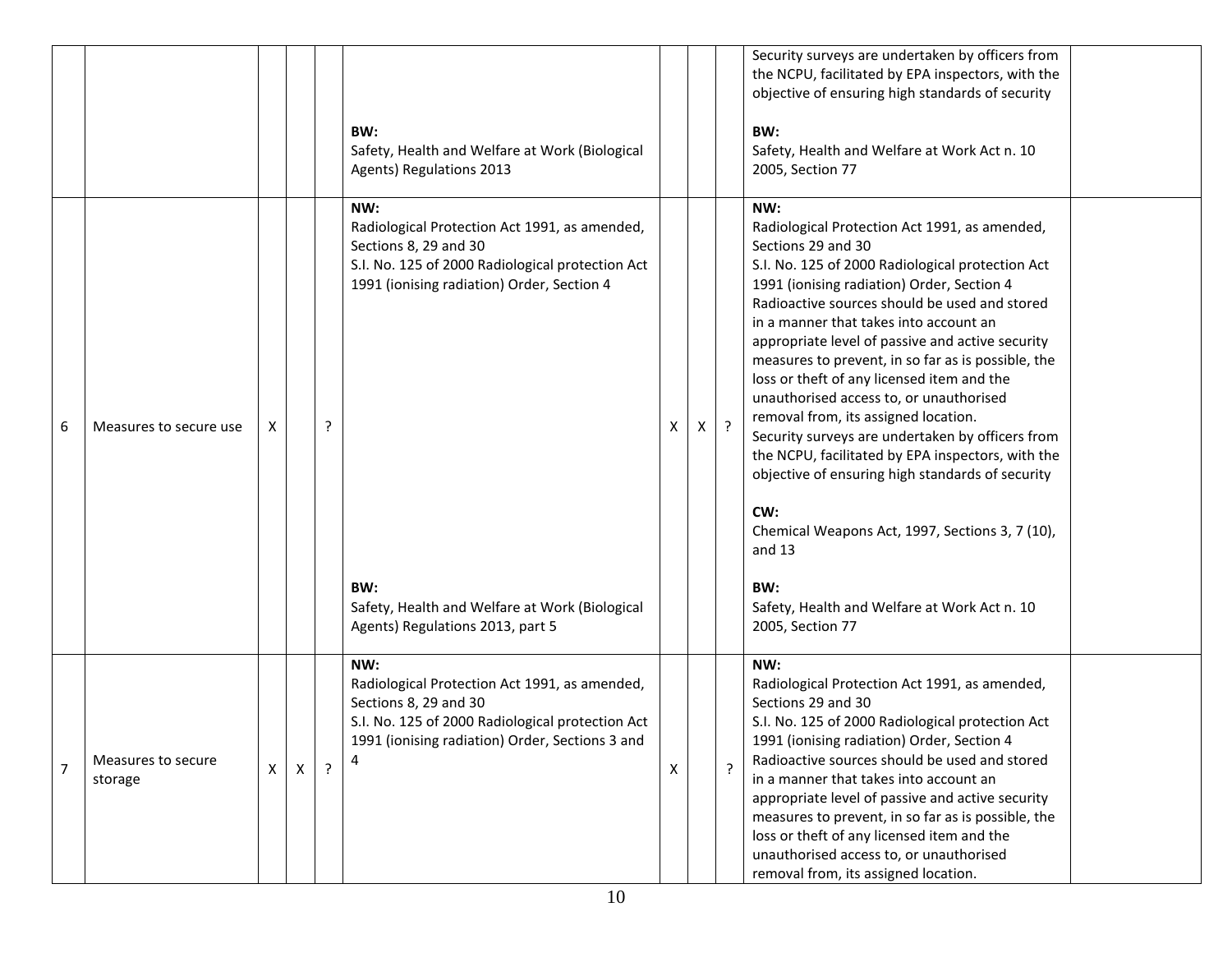|    |                                 |   |         |              | CW:<br>Directive 98/24/EC<br>BW:                                                                                                                                                                                                                                                                                                                                                                                                                           |                |   |                | Security surveys are undertaken by officers from<br>the NCPU, facilitated by EPA inspectors, with the<br>objective of ensuring high standards of security<br>BW:                                                                                                                                                                                                                                                                                                                                                                                                                                                                                                                                                                                                  |  |
|----|---------------------------------|---|---------|--------------|------------------------------------------------------------------------------------------------------------------------------------------------------------------------------------------------------------------------------------------------------------------------------------------------------------------------------------------------------------------------------------------------------------------------------------------------------------|----------------|---|----------------|-------------------------------------------------------------------------------------------------------------------------------------------------------------------------------------------------------------------------------------------------------------------------------------------------------------------------------------------------------------------------------------------------------------------------------------------------------------------------------------------------------------------------------------------------------------------------------------------------------------------------------------------------------------------------------------------------------------------------------------------------------------------|--|
|    |                                 |   |         |              | Safety, Health and Welfare at Work (Biological<br>Agents) Regulations 2013                                                                                                                                                                                                                                                                                                                                                                                 |                |   |                | Safety, Health and Welfare at Work Act n. 10<br>2005, Section 77                                                                                                                                                                                                                                                                                                                                                                                                                                                                                                                                                                                                                                                                                                  |  |
| 8  | Measures to secure<br>transport | X | X       | $\mathsf{X}$ | NW/CW/BW:<br>Directive 2008/68/EC of 24 September 2008<br>on the inland transport of dangerous goods<br>(adapting ADR, RID and ADN for intra EU<br>transfers), as amended<br>European Agreement concerning the<br>International Carriage of Dangerous Goods by<br>Road (ADR)<br>NW:<br>Radiological Protection Act 1991, Section 8, 29,<br>30 as amended<br>S.I. No. 125 of 2000 Radiological protection<br>Act 1991 (ionising radiation) Order, Section 4 | X              | X | $\mathsf{X}$   | NW/CW/BW:<br>Directive 2008/68/EC of 24 September 2008<br>on the inland transport of dangerous goods<br>(adapting ADR, RID and ADN for intra EU<br>transfers), as amended<br>Ireland's Health and Safety Authority is the<br>principle competent Authority for ADR in Ireland<br>Party to ADR and RID agreements<br>NW:<br><b>Environmental Protection Agency</b><br>(EPA): issues licenses Environmental Protection<br>Agency (EPA) has a statutory responsibility in<br>relation to the approval of specialised training<br>courses for those involved in the transport of<br>radioactive material<br>Radiological Protection Act 1991, Section 30, 40<br>S.I. No. 125 of 2000 Radiological protection Act<br>1991 (ionising radiation) Order, Sections 3 and 4 |  |
| 9  | Physical protection<br>measures | ? | $\cdot$ | X            | NW/CW/BW:<br>International Ship and Port Facility Security<br>Code<br>Regulation (EC) No 725/2004 of 31 March 2004<br>(ISPS Code) (Transport by sea)<br>BW:<br>Directive 2000/54/EC                                                                                                                                                                                                                                                                        | $\overline{?}$ | ? | $\overline{?}$ | NW/CW/BW:<br>European Community (Ship and Port Facilities)<br>Regulation 2004 (S.I. 413/2004) (Transport by<br>sea)                                                                                                                                                                                                                                                                                                                                                                                                                                                                                                                                                                                                                                               |  |
| 10 | Personnel Reliability           |   |         |              |                                                                                                                                                                                                                                                                                                                                                                                                                                                            |                |   |                |                                                                                                                                                                                                                                                                                                                                                                                                                                                                                                                                                                                                                                                                                                                                                                   |  |

2. Related materials: materials, equipment and technology covered by relevant multilateral treaties and arrangements, or included on national control lists, which could be used for the design, development, production or use of nuclear, chemical and biological weapons and their means of delivery.

<sup>\*</sup> Information required in this section may also be available in the State's Confidence Building Measures report, if submitted to the BWC Implementation Support Unit (online at: [http://www.unog.ch/80256EE600585943/\(httpPages\)/4FA4DA37A55C7966C12575780055D9E8?OpenDocument](http://www.unog.ch/80256EE600585943/(httpPages)/4FA4DA37A55C7966C12575780055D9E8?OpenDocument) )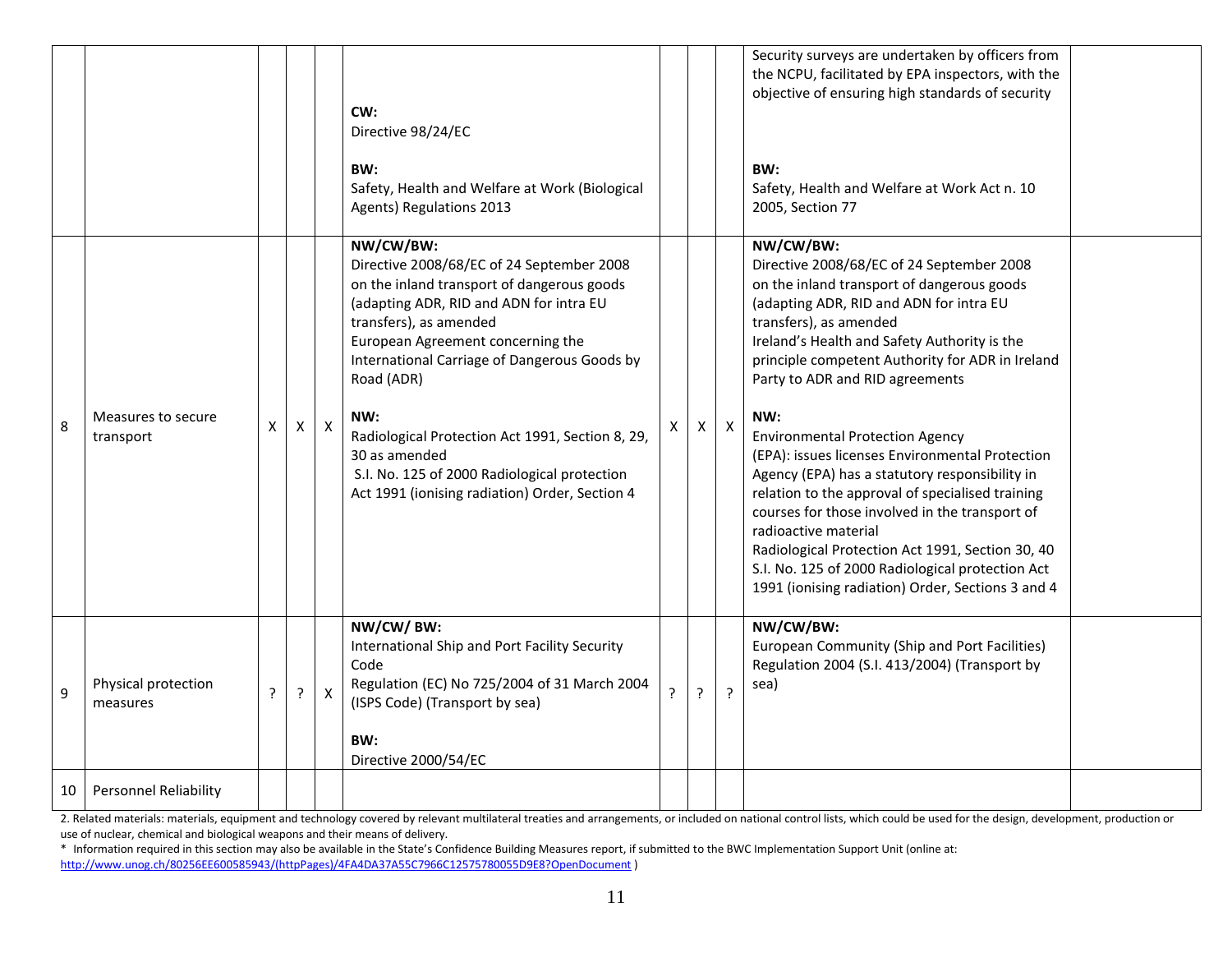#### **IV. OP 3 (a) and (b) - Account for/Secure/Physically protect NW including Related Materials (NW specific)**

|              | <b>Measures to establish</b><br>domestic controls to prevent<br>the proliferation of NW, and<br>their means of delivery;<br>controls over related<br>materials    | <b>Source document</b>                                                                                                                                                                                                                                                                                                                                                                                                                                    |  |  |  |  |  |  |  |
|--------------|-------------------------------------------------------------------------------------------------------------------------------------------------------------------|-----------------------------------------------------------------------------------------------------------------------------------------------------------------------------------------------------------------------------------------------------------------------------------------------------------------------------------------------------------------------------------------------------------------------------------------------------------|--|--|--|--|--|--|--|
| $\mathbf{1}$ | National regulatory<br>authority                                                                                                                                  | Containment of Nuclear Weapons Act (2003), Sections 2 and 4<br><b>Environmental Protection Agency</b><br>(EPA)                                                                                                                                                                                                                                                                                                                                            |  |  |  |  |  |  |  |
| 2            | Licensing of nuclear<br>installations/entities/<br>use of materials                                                                                               | S.I. No. 125 of 2000 Radiological protection Act 1991 (ionising radiation) Order, Section 4<br>Government decision establishing the Interdepartmental Committee on Non-Proliferation of Weapons of Mass Destruction,<br>2010                                                                                                                                                                                                                              |  |  |  |  |  |  |  |
| 3            | <b>IAEA Safeguards</b><br>Agreements                                                                                                                              | INFCIRC/184/Mod.1, 21 February 1977<br>Additional Protocol in force 30 April 2004<br>Under Commission Regulation (Euratom) No 302/2005 on the application of Euratom safeguards, a company involved in<br>non-destructive testing now reports a Depleted Uranium inventory at its facilities under the Catch All Material balance area<br>(Annex I-G). This is reported to the Nuclear Material Accountancy section of DG ENER Directorate H, Luxembourg. |  |  |  |  |  |  |  |
| 4            | <b>IAEA Code of Conduct</b><br>on Safety and Security<br>of Radioactive Sources                                                                                   | <b>Expressed Support</b>                                                                                                                                                                                                                                                                                                                                                                                                                                  |  |  |  |  |  |  |  |
| 5            | Supplementary<br>Guidance on the Import<br>and Export of<br>Radioactive Sources of<br>the Code of Conduct on<br>the Safety and Security<br>of Radioactive Sources |                                                                                                                                                                                                                                                                                                                                                                                                                                                           |  |  |  |  |  |  |  |
| 6            | IAEA Incident and<br><b>Trafficking Database</b>                                                                                                                  | Participates                                                                                                                                                                                                                                                                                                                                                                                                                                              |  |  |  |  |  |  |  |
|              | <b>Integrated Nuclear</b><br>Security Support Plan<br>(INSSP) / International                                                                                     |                                                                                                                                                                                                                                                                                                                                                                                                                                                           |  |  |  |  |  |  |  |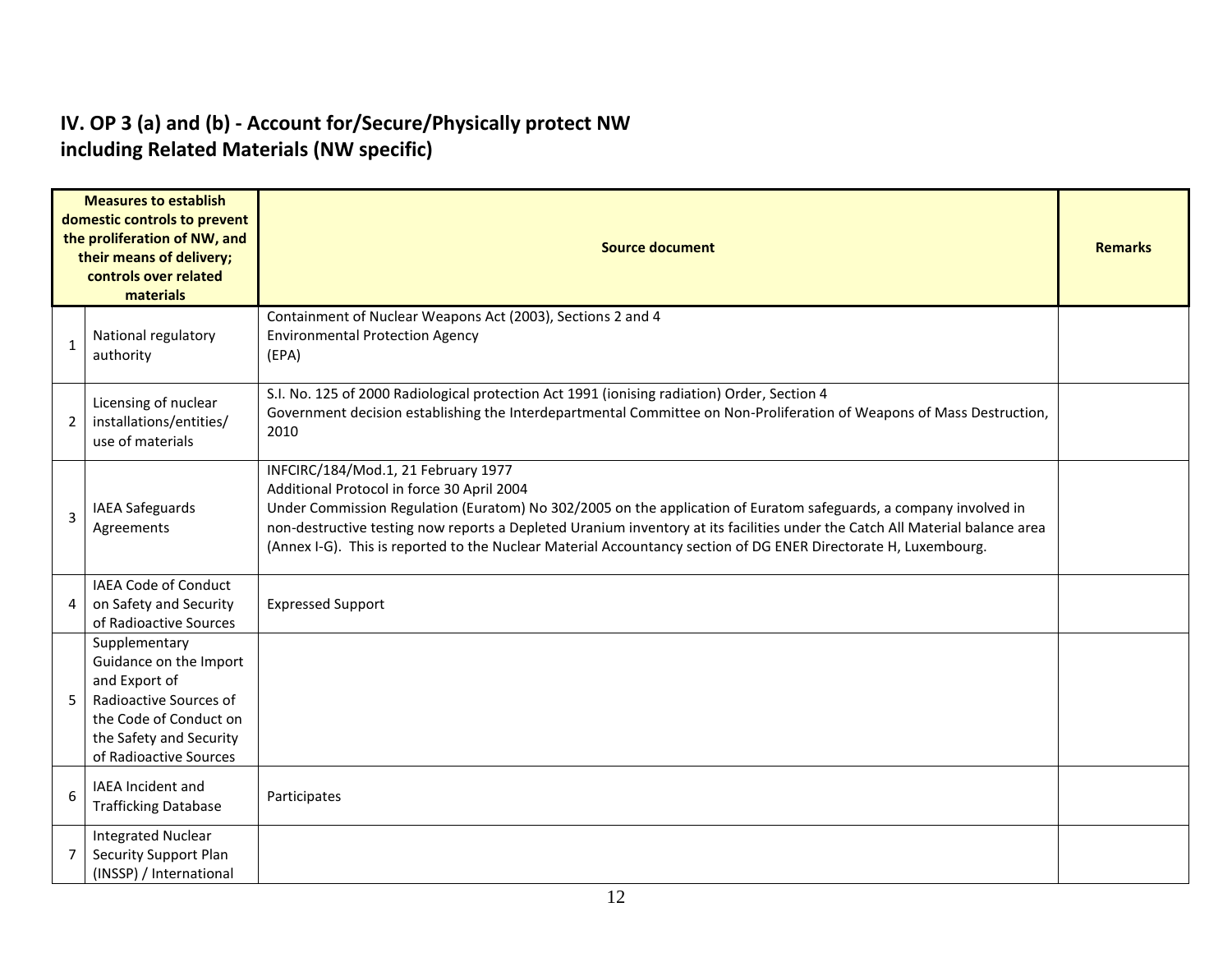|              | <b>Physical Protection</b><br><b>Advisory Service (IPPAS)</b>                             |                                                                                                                                                                                                                                                                          |  |
|--------------|-------------------------------------------------------------------------------------------|--------------------------------------------------------------------------------------------------------------------------------------------------------------------------------------------------------------------------------------------------------------------------|--|
| $\mathbf{8}$ | Applying the physical<br>protection<br>recommendations in<br>INFCIRC/225/Rev.5            |                                                                                                                                                                                                                                                                          |  |
| $\mathsf{q}$ | <b>Other Agreements</b><br>related to IAEA                                                | <b>EURATOM Treaty</b>                                                                                                                                                                                                                                                    |  |
| 10           | National legislation and<br>regulations related to<br>nuclear material<br>including CPPNM | Harbours Act 1996<br>Consent and coordination required among<br>EPA and An Garda Síochána for entry of harbours to establish/determine appropriate levels of security for facilities holding<br>such sources and to ensure that these standards are enforced in Ireland. |  |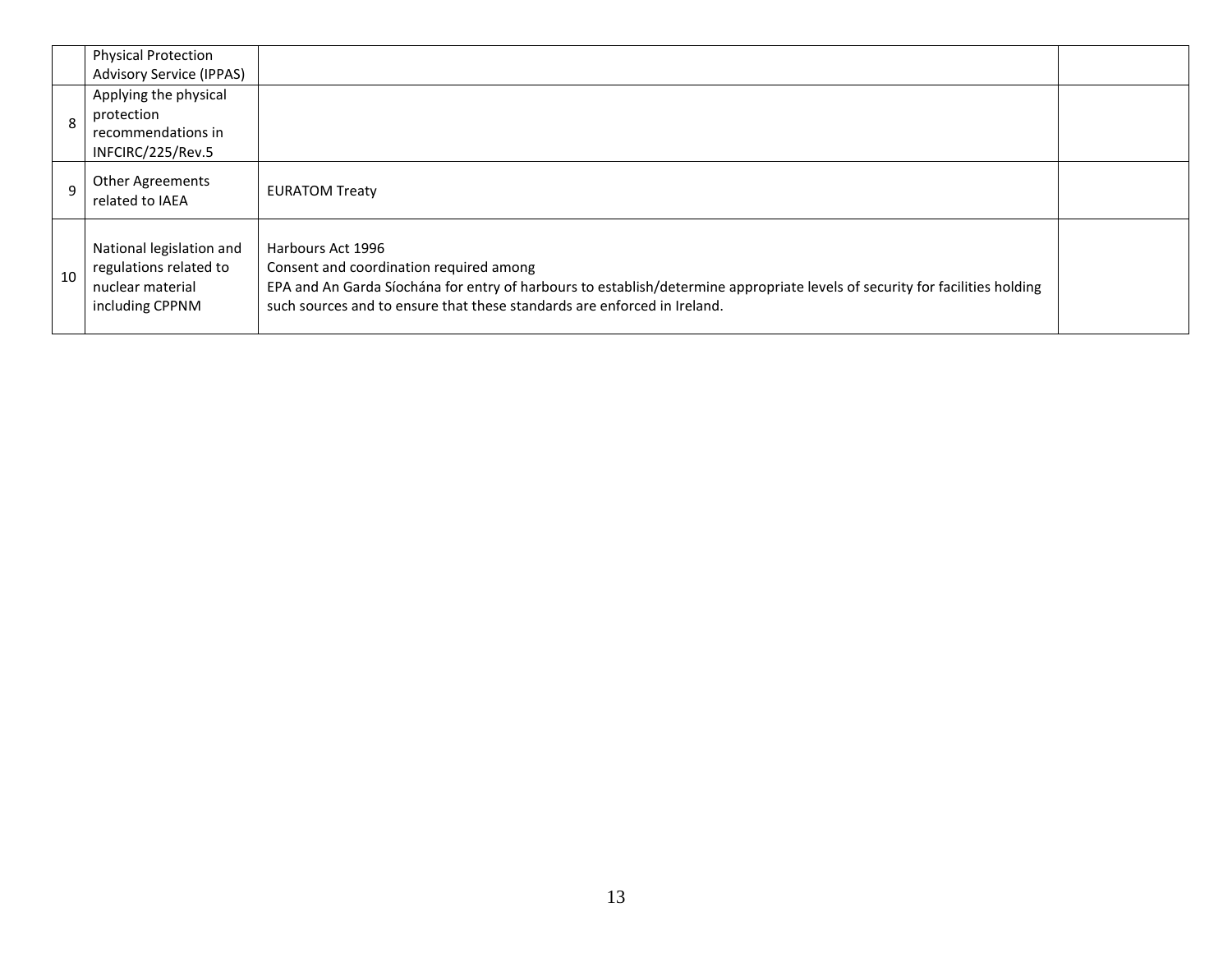### **V. OP 3 (a) and (b) - Account for/Secure/Physically protect CW including Related Materials (CW specific)**

|                | <b>Measures to establish</b><br>domestic controls to prevent<br>the proliferation of CW, and<br>their means of delivery;<br>controls over related<br>materials | Source document                                                                                                                                                               | <b>Remarks</b> |
|----------------|----------------------------------------------------------------------------------------------------------------------------------------------------------------|-------------------------------------------------------------------------------------------------------------------------------------------------------------------------------|----------------|
|                | National CWC authority                                                                                                                                         | Chemical Weapons Act, Section 2, 1997<br>National Authority for Occupational Safety & Health                                                                                  |                |
| $\overline{2}$ | Licensing/registration of<br>installations/facilities/<br>persons/entities/use/<br>handling of related<br>materials                                            | Chemical Weapons Act 1997, Sections 4 and 12<br>Government decision establishing the Interdepartmental Committee on Non-Proliferation of Weapons of Mass Destruction,<br>2010 |                |
| $\overline{3}$ | Old or abandoned<br>chemical weapons                                                                                                                           |                                                                                                                                                                               |                |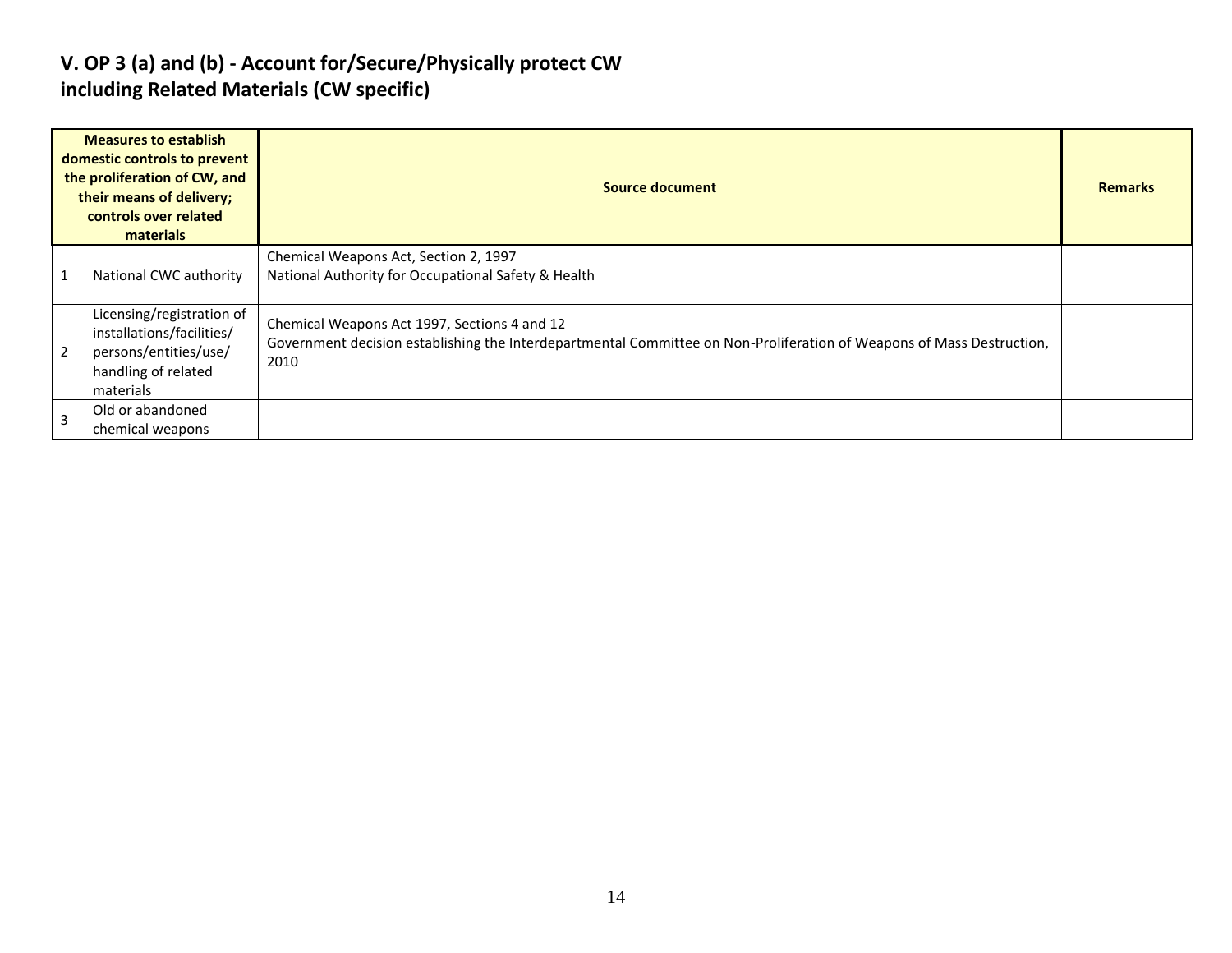### **VI. OP 3 (a) and (b) - Account for/Secure/Physically protect BW including Related Materials (BW specific)**

| <b>Measures to establish</b><br>domestic controls to prevent<br>the proliferation of BW, their<br>means of delivery; controls<br>over related materials | Source document                                                                                                                                                                                          |  |  |  |  |  |  |
|---------------------------------------------------------------------------------------------------------------------------------------------------------|----------------------------------------------------------------------------------------------------------------------------------------------------------------------------------------------------------|--|--|--|--|--|--|
| Licensing/registration of<br>installations/facilities/<br>persons/entities/use/<br>handling of materials                                                | Government decision establishing the Interdepartmental Committee on Non-Proliferation of Weapons of Mass Destruction,<br>2010<br>Safety, Health and Welfare at Work (Biological Agents) Regulations 2013 |  |  |  |  |  |  |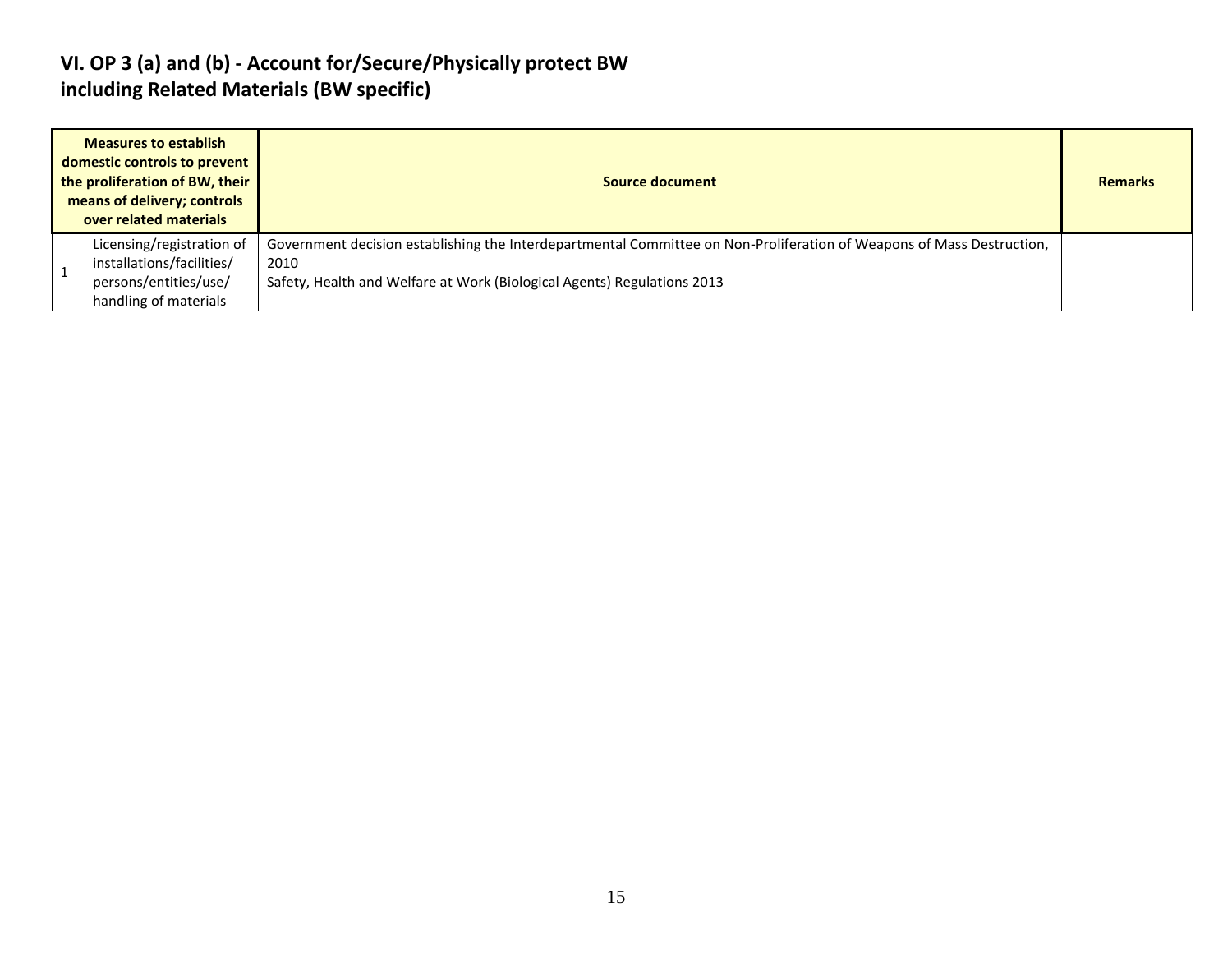# **VII. OP 3 (c) and (d) and related matters from OP 6 - Controls of NW,**

### **CW and BW, including Related Materials**

| <b>Border controls and export</b><br>and trans-shipment controls<br>to prevent the proliferation<br>of nuclear, chemical and<br>biological weapons and their<br>means of delivery including<br>related materials |                                                                                   | <b>National legal framework</b> |                  |              |                                                                                                                                                                                                                                                                                                                                                                                                                                                                   |                                                                |                           | <b>Enforcement and civil/criminal penalties</b> |                                                                                                                                                                                                                                                                                             |  |
|------------------------------------------------------------------------------------------------------------------------------------------------------------------------------------------------------------------|-----------------------------------------------------------------------------------|---------------------------------|------------------|--------------|-------------------------------------------------------------------------------------------------------------------------------------------------------------------------------------------------------------------------------------------------------------------------------------------------------------------------------------------------------------------------------------------------------------------------------------------------------------------|----------------------------------------------------------------|---------------------------|-------------------------------------------------|---------------------------------------------------------------------------------------------------------------------------------------------------------------------------------------------------------------------------------------------------------------------------------------------|--|
|                                                                                                                                                                                                                  |                                                                                   | N<br>W                          | $X$ /?<br>C<br>W | B<br>W       | <b>Source document</b>                                                                                                                                                                                                                                                                                                                                                                                                                                            | $X$ /?<br><b>Source document</b><br>N<br>B<br>C<br>W<br>W<br>W |                           | <b>Remarks</b>                                  |                                                                                                                                                                                                                                                                                             |  |
| $\mathbf 1$                                                                                                                                                                                                      | Border control to<br>detect, deter, prevent<br>and combat illicit<br>trafficking  | X                               | X                | $\mathsf{X}$ | NW/CW/BW:<br>Council Regulation (EU) No. 952/2013 (Union<br>Customs Code), as amended, especially Arts.<br>264 and 267<br>Regulation (EC) No 1889/2005 of the European<br>Parliament and of the Council of 26 October<br>2005 on controls of cash entering or leaving<br>the Community<br><b>Customs Consolidation Act 1876</b><br>Customs Act 1956<br>Customs, Inland Revenue and Savings Bank Act<br>1877<br>Finance Act 1936<br>The Maritime Security Act 2003 | X                                                              | $\boldsymbol{\mathsf{x}}$ | X                                               | NW/CW/BW:<br>Customs Service Revenue Commissioners are<br>responsible for physical control                                                                                                                                                                                                  |  |
| $\overline{2}$                                                                                                                                                                                                   | Law enforcement to<br>detect, deter, prevent<br>and combat illicit<br>trafficking | X                               | X                | $\mathsf{X}$ | NW/CW/BW:<br>Customs Act 1956, section 1 (definitions)<br>Council Regulation (EU) No. 952/2013 (Union<br>Customs Code), as amended; especially Art.<br>198                                                                                                                                                                                                                                                                                                        | X                                                              | X                         | $\mathsf{X}$                                    | NW/CW/BW:<br><b>Custom Service</b><br>The Irish Coast Guard<br>The Irish Police<br>The Irish Air Corps<br>The Naval Service<br>The Defence Forces<br><b>Environmental Protection Agency</b>                                                                                                 |  |
| 3                                                                                                                                                                                                                | Border control detection<br>measures                                              | X                               | $\pmb{\times}$   | $\mathsf{X}$ | NW/CW/BW:<br>Union Customs Code, as amended, Arts. 13, 15<br>and title IX<br>The Revenue Commissioners Automated Entry<br>Processing System (AEP) has now been<br>redeveloped and launched. The AEP system is<br>responsible for receiving, validating processing                                                                                                                                                                                                 | X                                                              | X                         | $\boldsymbol{\mathsf{X}}$                       | NW/CW/BW:<br>Union Customs Code, as amended, Art. 22<br>Two Mobile Container Scanners are in use by<br>the national authorities. Both scanners are<br>suitable for screening freight containers and<br>vehicles and have an additional detection<br>capability for nuclear and radio-active |  |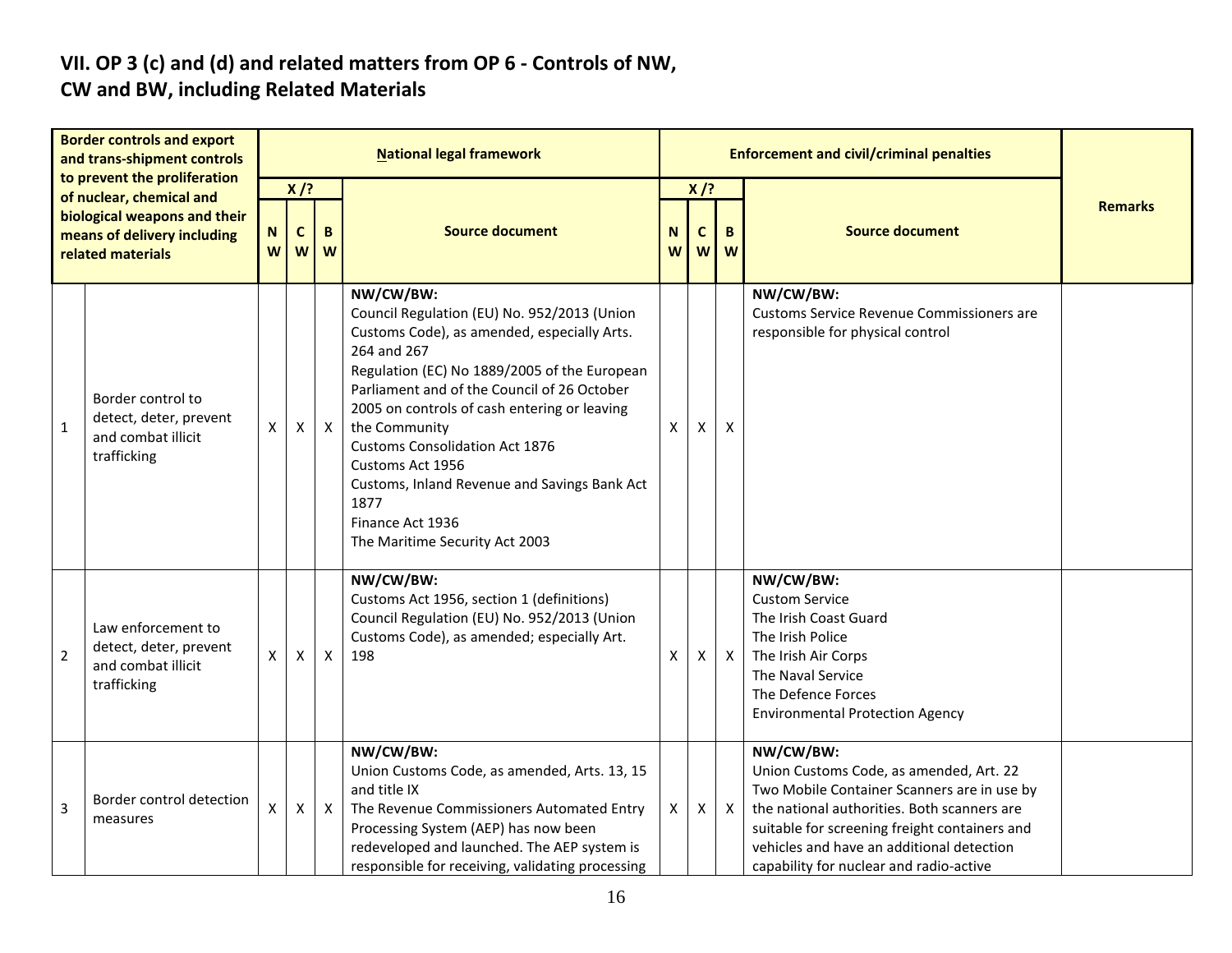|   |                                        |   |   |                  | and clearance of all customs procedures in real<br>time environment. movements for suspect<br>consignments                                                                                                                                                                                                                                                                                                             |              |   |                | substances. Arrangements are in place with the<br>EPA to deal with any consignments which<br>Customs may have concerns about.<br>National Freight Intelligence Unit (NFIU)<br>profiling freight movements for suspect<br>consignments                                                                                                                                                                                                                                                                                                                                                                                                                                                                                                         |  |
|---|----------------------------------------|---|---|------------------|------------------------------------------------------------------------------------------------------------------------------------------------------------------------------------------------------------------------------------------------------------------------------------------------------------------------------------------------------------------------------------------------------------------------|--------------|---|----------------|-----------------------------------------------------------------------------------------------------------------------------------------------------------------------------------------------------------------------------------------------------------------------------------------------------------------------------------------------------------------------------------------------------------------------------------------------------------------------------------------------------------------------------------------------------------------------------------------------------------------------------------------------------------------------------------------------------------------------------------------------|--|
| 4 | Control of brokering                   | X | X | $\mathsf{X}$     | NW/CW/BW:<br>Council regulation (EC) n. 428/2009 of 5 May<br>2009 setting up a Community regime for the<br>control of exports, transfer, brokering and<br>transit of dual-use items, as amended, Art. 5<br>Control of Exports Act 2008, Section 3<br>The Control of Exports (Dual Use Items) Order<br>2009, Paragraph 8 and 9                                                                                          | Χ            | Χ | X              | NW/CW/BW:<br>Control of Exports Act 2008, Section 8 (1)                                                                                                                                                                                                                                                                                                                                                                                                                                                                                                                                                                                                                                                                                       |  |
| 5 | Export control<br>legislation in place | Χ | Χ | $\boldsymbol{X}$ | NW/CW/BW:<br>Council Regulation (EC) n. 428/2009 of 5 May<br>2009 as amended Control of Exports Act 2008,<br>as amended<br>Control of Exports (Dual Use Items) Order<br>2009, as amended<br>Control of Exports (Goods and Technology)<br>Order 2009, as amended<br>NW:<br>Radiological Protection Act 1991, Section 30<br>as amended by the Radiological (Miscellaneous<br>provisions) Protection Act 2014, Section 39 | Х            | Χ | $\pmb{\times}$ | NW/CW/BW:<br>2009, as amended provides for penalties for<br>breaches of the Dual Use Regulation<br>Control of Exports (Goods and Technology)<br>Order 2009, as amended<br>Government decision establishing the<br>Interdepartmental Committee on Non-<br>Proliferation of Weapons of Mass Destruction<br>NW:<br>Radiological Protection Act, Section 40<br>An application for a licence to import and / or<br>export a radioactive source must be made to<br>the EPA not later than one month before the<br>proposed commencement of the practice<br>concerned. A person using or holding sealed<br>radioactive sources without a valid licence may<br>be liable on summary conviction to a<br>substantial fine and/or a term of imprisonment |  |
| 6 | Licensing provisions and<br>Authority  | X | X | $\mathsf{X}$     | NW/CW/BW:<br>Council Regulation (EC) n. 428/2009 of 5 May<br>2009, as amended, Arts. 3, 4, 5, 9 and Chap. III<br>(intra-Community transfers do not require an<br>authorisation, except for items listed in Annex<br>IV, Art. 22); Annexes IIa to IIf<br>Control of Exports Act 2008, as amended,<br>specifically Sections 4 and 6                                                                                      | $\mathsf{x}$ | X | $\mathsf{X}$   | NW/CW/BW:<br>Council regulation (EC) n. 428/2009 of 5 May<br>2009, as amended<br>Control of Exports Act 2008, Section 8, as<br>amended<br>The Control of Exports (Dual Use Items) Order<br>2009, as amended                                                                                                                                                                                                                                                                                                                                                                                                                                                                                                                                   |  |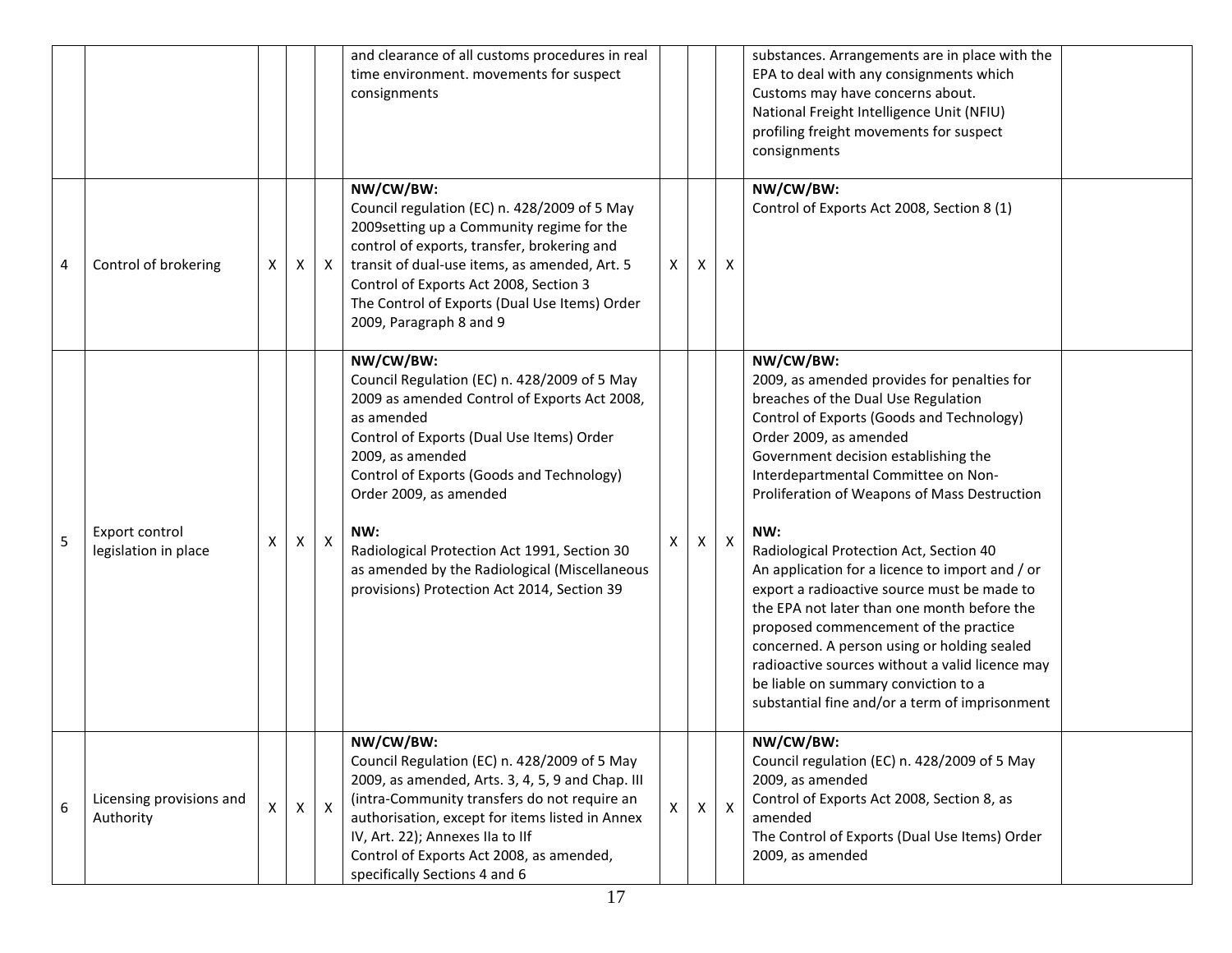|   |                                                            |    |   |              | The Control of Exports (Dual Use Items) Order<br>2009, as amended; specifically, Article 4 a<br>Control of Exports (Goods and Technology)<br>Order 2009 as amended; specifically, section 4                                                                                                                                                                                                                                             |              |   |              | Control of Exports (Goods and Technology)<br>Order 2009 as amended<br>The Interdepartmental Committee on Non-<br>Proliferation of Weapons of Mass Destruction.<br>(In the case of matters relating to export<br>control regimes and licensing policy, this                                                           |
|---|------------------------------------------------------------|----|---|--------------|-----------------------------------------------------------------------------------------------------------------------------------------------------------------------------------------------------------------------------------------------------------------------------------------------------------------------------------------------------------------------------------------------------------------------------------------|--------------|---|--------------|----------------------------------------------------------------------------------------------------------------------------------------------------------------------------------------------------------------------------------------------------------------------------------------------------------------------|
|   |                                                            |    |   |              | NW:<br>Radiological Protection Act 1991, Section 30 as<br>amended by the Radiological (Miscellaneous<br>provisions) Protection Act 2014, Section 39<br>Radiological Protection act 1991 (control of<br>high-activity sealed radioactive sources) Order<br>2005, Article 5                                                                                                                                                               |              |   |              | committee is chaired by Department of Jobs,<br>Enterprise and Innovation).<br>NW:<br>Radiological Protection Act 1991, Section 40 as<br>amended by the Radiological (Miscellaneous<br>provisions) Protection Act 2014, Section 43<br>The Department of Jobs, Enterprise and<br>Innovation is the licensing authority |
| 7 | Control lists of<br>materials, equipment<br>and technology | X  | X | $\mathsf{X}$ | NW/CW/BW:<br>Council Regulation (EC) n. 428/2009 of 5 May<br>2009, Annex I, as amended, Art. 2: ("'dual-use<br>items' shall mean items, including software<br>and technology")<br>Control of Export Controls (Goods and<br>Technology) Order 2009, (EU Common Military<br>List at schedule)<br>Control of Exports Act 2008, Section 4, as<br>amended                                                                                    | X            | X | $\mathsf{X}$ | NW/CW/BW:<br>Control of Export Controls (Dual Use Items)<br>Order 2009 (referred list: Annex I to EC<br>Regulation 428/2009), as amended<br>Control of Export Controls (Goods and<br>Technology) Order 2009, (List at schedule) as<br>amended<br>Control of Exports Act 2008, section 8, as<br>amended               |
| 8 | Intangible technology<br>transfers                         | X  | X | $\mathsf{X}$ | NW/CW/BW:<br>Council regulation (EC) n. 428/2009 of 5 May<br>2009, Art. 2, as amended<br>Control of Exports Act 2008, Sections 4 and 5,<br>as amended<br>The Control of Exports (Dual Use Items) Order<br>2009, as amended<br>The Control of Exports (Goods and Technology)<br>Order 2009, as amended<br>Council Joint Action of 22 June 2000<br>concerning the control of technical assistance<br>related to certain military end-uses | X            | X | X            | NW/CW/BW:<br>Council regulation (EC) n. 428/2009 of 5 May<br>2009, as amended<br>Control of Exports Act 2008, Section 8, as<br>amended                                                                                                                                                                               |
| 9 | Inclusion of means of<br>delivery                          | X. | X | $\mathsf{X}$ | NW/CW/BW:<br>Council regulation (EC) n. 428/2009 of 5 May<br>2009, as amended, Annex I                                                                                                                                                                                                                                                                                                                                                  | $\mathsf{X}$ | X | Χ            | NW/CW/BW:<br>Council regulation (EC) n. 428/2009 of 5 May<br>2009, as amended                                                                                                                                                                                                                                        |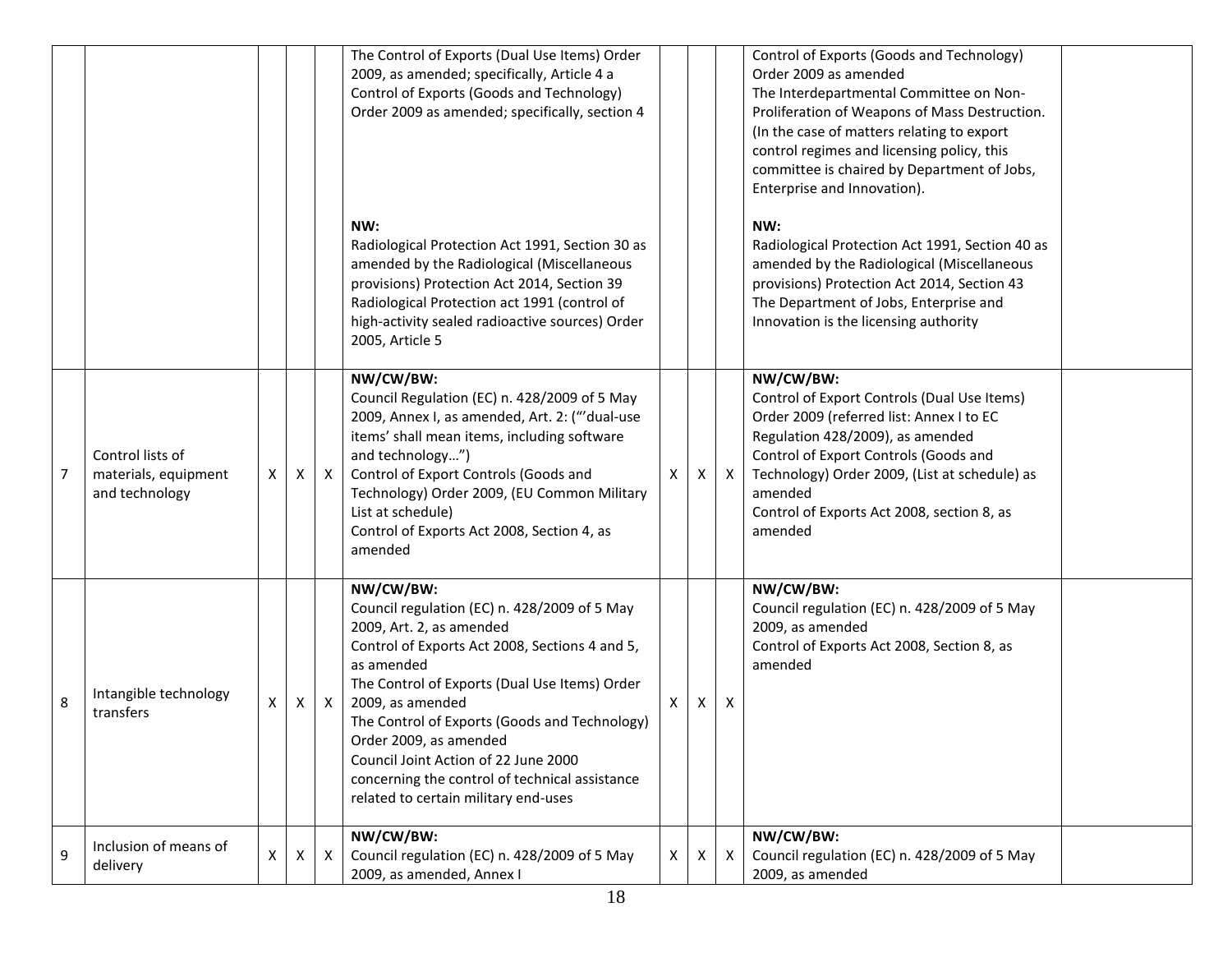|    |                        |   |   |              | Control of Exports Act 2008, Section 4, as<br>amended<br>The Control of Exports (Dual Use Items) Order<br>2009, as amended<br>The Control of Exports (Goods and Technology)<br>Order 2009, as amended                                                                                                                                                                  |              |   |                  | Control of Exports Act 2008, Section 8, as<br>amended                                                                                                                                 |  |
|----|------------------------|---|---|--------------|------------------------------------------------------------------------------------------------------------------------------------------------------------------------------------------------------------------------------------------------------------------------------------------------------------------------------------------------------------------------|--------------|---|------------------|---------------------------------------------------------------------------------------------------------------------------------------------------------------------------------------|--|
| 10 | End-user controls      | X | X | $\mathsf{X}$ | NW/CW/BW:<br>Council regulation (EC) n. 428/2009 of 5 May<br>2009, as amended<br>Control of Exports Act 2008, Section 4, as<br>amended<br>The Control of Exports (Dual Use Items) Order<br>2009, as amended<br>The Control of Exports (Goods and Technology)<br>Order 2009, as amended                                                                                 | Χ            | X | X                | NW/CW/BW:<br>Control of Exports Act 2008, Section 8, as<br>amended                                                                                                                    |  |
| 11 | Catch all clause       | X | X | $\mathsf{X}$ | NW/CW/BW:<br>Council regulation (EC) n. 428/2009 of 5 May<br>2009, Art. 4, as amended<br>Control of Exports Act 2008, Section 4, as<br>amended<br>The Control of Exports (Dual Use Items) Order<br>2009, as amended                                                                                                                                                    | $\mathsf{x}$ | X | $\mathsf{X}$     | NW/CW/BW:<br>Council regulation (EC) n. 428/2009 of 5 May<br>2009, as amended<br>Control of Exports Act 2008, Section 8, as<br>amended                                                |  |
| 12 | Transit control        | Χ | Χ | $\mathsf{X}$ | NW/CW/BW:<br>Council Regulation (EC) n. 428/2009 of 5 May<br>2009, as amended<br>Council Regulation (EU) No. 952/2013 (Union<br>Customs Code), as amended, especially Arts. 5,<br>141, 158 and 210, chapter on transit, Arts. 226<br>and 233<br>Control of Exports Act 2008, Section 4, as<br>amended<br>Control of Exports (Dual Use Items) Order<br>2009, as amended | $\times$     | X | $\boldsymbol{X}$ | NW/CW/BW:<br>Council regulation (EC) n. 428/2009 of 5 May<br>2009<br>Control of Exports Act 2008, Section 8, as<br>amended                                                            |  |
| 13 | Trans-shipment control | X | X | $\mathsf{X}$ | NW/CW/BW:<br>Council Regulation (EC) n. 428/2009 of 5 May<br>2009 as amended (would be handled either as<br>an "export" or a "transit" as defined by the<br>Regulation)<br>Council Regulation (EU) No. 952/2013 (Union<br>Customs Code), as amended                                                                                                                    | $\mathsf{X}$ | X | $\mathsf{X}$     | NW/CW/BW:<br>Council regulation (EC) n. 428/2009 of 5 May,<br>as amended<br>Control of Exports Act 2008, Section 8, as<br>amended<br>Customs Act 1956, Section 3 and 4, as<br>amended |  |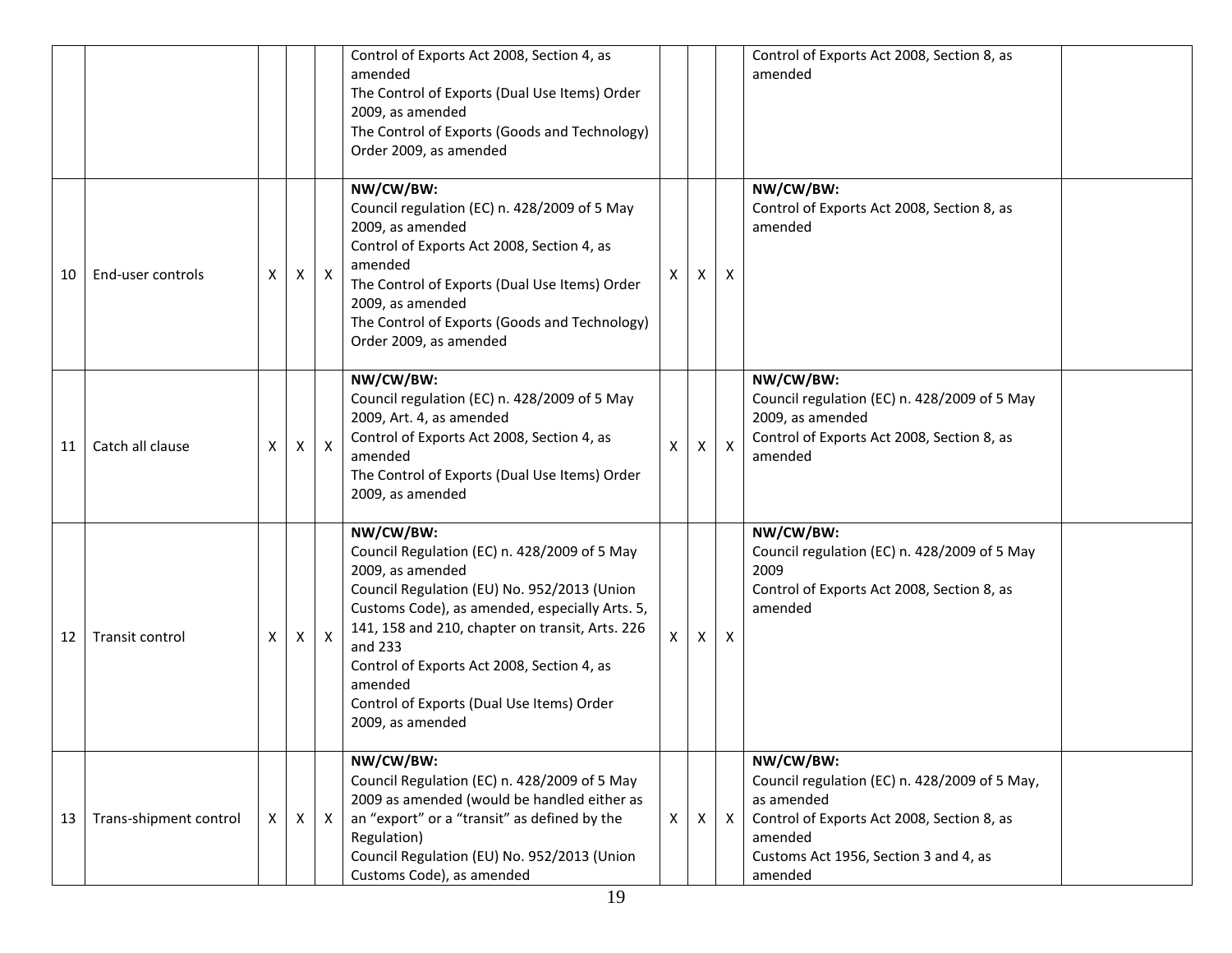|    |                                                                                                                                        |   |              |              | Council regulation (EEC) no 2913/92 (the<br>Community Customs Code), Art. 38 (2)                                                                                                                                                                                                                                                                                                                                                                                                                                                                                                                                                                                                            |              |    |              |                                                                                                                                                                                                                                                                                                                                                                                                                                                                                                                                                                                                                                                                                            |  |
|----|----------------------------------------------------------------------------------------------------------------------------------------|---|--------------|--------------|---------------------------------------------------------------------------------------------------------------------------------------------------------------------------------------------------------------------------------------------------------------------------------------------------------------------------------------------------------------------------------------------------------------------------------------------------------------------------------------------------------------------------------------------------------------------------------------------------------------------------------------------------------------------------------------------|--------------|----|--------------|--------------------------------------------------------------------------------------------------------------------------------------------------------------------------------------------------------------------------------------------------------------------------------------------------------------------------------------------------------------------------------------------------------------------------------------------------------------------------------------------------------------------------------------------------------------------------------------------------------------------------------------------------------------------------------------------|--|
| 14 | Re-export control                                                                                                                      | X | X            | $\mathsf{X}$ | NW/CW/BW:<br>Council Regulation (EC) n. 428/2009 of 5 May<br>2009 as amended, Art. 2 (defines "re-export"<br>as an "export" for the purposes of the<br>Regulation)<br>Union Customs Code, as amended, Art. 270                                                                                                                                                                                                                                                                                                                                                                                                                                                                              | X            | Χ  | $\mathsf{X}$ | NW/CW/BW:<br>Customs Act 1956, Section 3<br>Control of Exports Act 2008, as amended,<br>Section 8<br>The Control of Exports (Dual Use Items) Order<br>2009, as amended provides for penalties for<br>breaches of the Dual Use Regulation<br>Control of Exports (Goods and Technology)<br>Order 2009, as amended<br>Government decision establishing the<br>Interdepartmental Committee on Non-<br>Proliferation of Weapons of Mass Destruction                                                                                                                                                                                                                                             |  |
| 15 | Control over financing of<br>exports/transhipments<br>that would contribute to<br>proliferation                                        |   | $\mathsf{X}$ | $\mathsf{X}$ | NW/CW/BW:<br>National transposition measures<br>communicated by the Member States<br>concerning:<br>Directive (EU) 2015/849 of the European<br>Parliament and of the Council of 20 May 2015<br>on the prevention of the use of the financial<br>system for the purposes of money laundering<br>or terrorist financing, Irish Transition Act<br>hereto of Official publication: Iris Oifigiúl;<br>Number: 20; Publication date: 2005-03-11;<br>Page: 00222-00222 ", Criminal justice (money<br>laundering and terrorist financing) Act 2010,<br>revised, Updated to 30 July 2018, Official<br>publication: Iris Oifigiúl; Number: 36;<br>Publication date: 2010-05-07; Page: 00645-<br>00645 | $\mathsf{X}$ | X. | $\mathsf{X}$ | NW/CW/BW:<br>National transposition measures<br>communicated by the Member States<br>concerning:<br>Directive (EU) 2015/849 of the European<br>Parliament and of the Council of 20 May 2015<br>on the prevention of the use of the financial<br>system for the purposes of money laundering<br>or terrorist financing, Irish Transition Act<br>hereto of Official publication: Iris Oifigiúl;<br>Number: 20; Publication date: 2005-03-11;<br>Page: 00222-00222 ", Criminal justice (money<br>laundering and terrorist financing) Act 2010<br>revised, Updated to 30 July 2018, Official<br>publication: Iris Oifigiúl; Number: 36;<br>Publication date: 2010-05-07; Page: 00645-<br>00645 |  |
| 16 | Control over services<br>related to exports/<br>transhipments that<br>would contribute to<br>proliferation including<br>transportation |   |              |              |                                                                                                                                                                                                                                                                                                                                                                                                                                                                                                                                                                                                                                                                                             |              |    |              |                                                                                                                                                                                                                                                                                                                                                                                                                                                                                                                                                                                                                                                                                            |  |